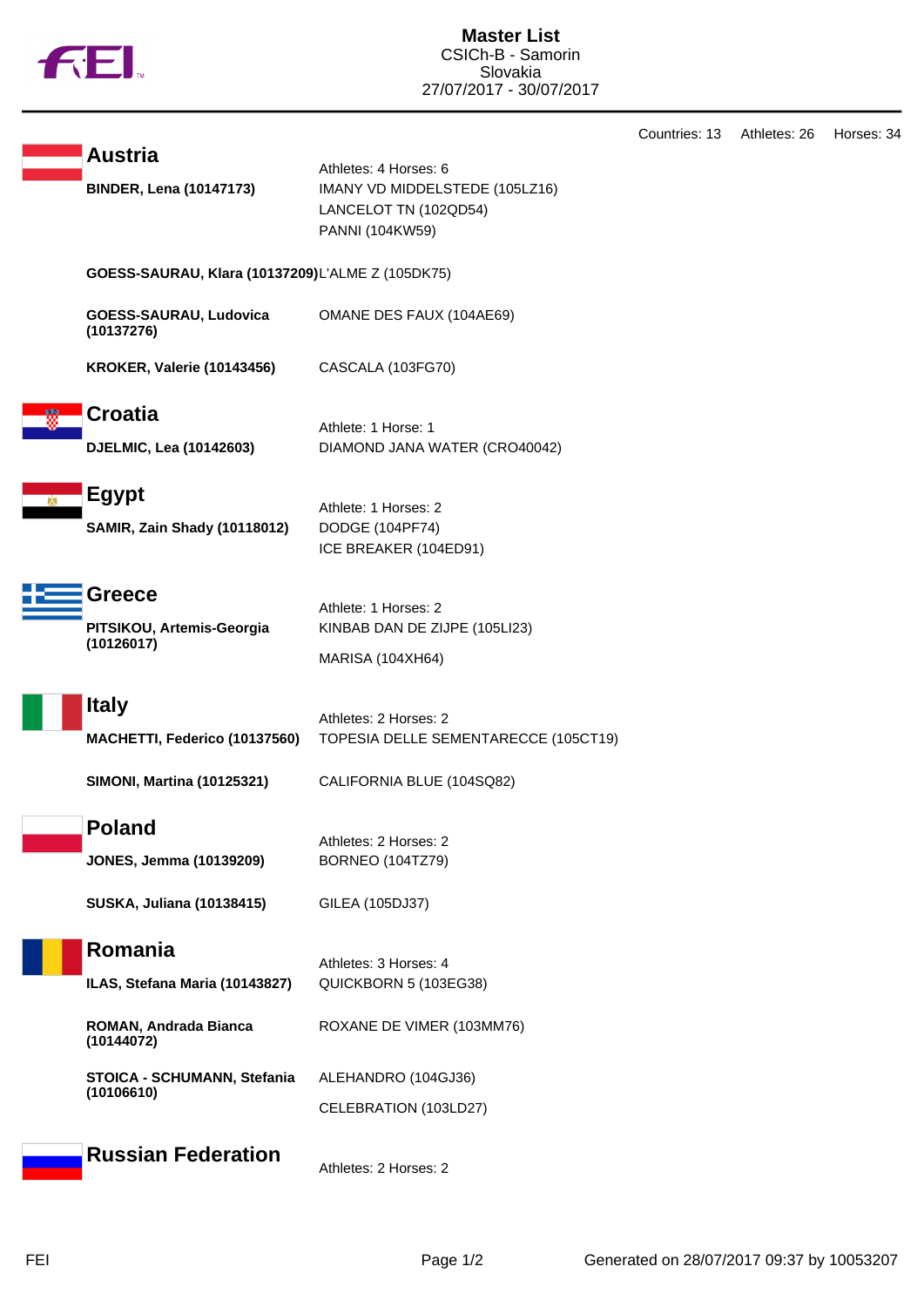| <b>AEI</b>                                                                    | <b>Master List</b><br>CSICh-B - Samorin<br>Slovakia<br>27/07/2017 - 30/07/2017 |
|-------------------------------------------------------------------------------|--------------------------------------------------------------------------------|
| <b>GORCHAKOVSKIY, Andrey</b><br>(10138547)                                    | CORVARA (104UI57)                                                              |
| POTAPOVA, Valentina (10138118) SEMANTYK (105DK69)                             |                                                                                |
| <b>Slovakia</b><br>叟<br><b>BUGAROVA, Nina (10144972)</b>                      | Athlete: 1 Horse: 1<br>QUITE MAGIC (104XX81)                                   |
| <b>Spain</b><br><b>ASTOLFI NUÑEZ, Salvador</b><br>(10116013)                  | Athletes: 3 Horses: 5<br>OFFENDER (104WX89)                                    |
| LOPEZ DE LA OSA FRANCO, Inigo HARLEY (103ET79)<br>(10116294)                  | RODIN LA GAFFELIERE (103IJ92)                                                  |
| <b>VALLE ESPINEDO, Pablo</b><br>(10134039)                                    | DANTHE RDPS (102MM64)<br>UTOPIE LES HAUTS (103VZ36)                            |
| <b>Turkey</b><br>DEMIR, Boran (10143877)                                      | Athletes: 2 Horses: 3<br>ALEX V K (103NK11)<br>LOU LOU (105RI43)               |
| GÜRMAN, Yigit (10141084)                                                      | ALOUBE (104KH41)                                                               |
| <b>Ukraine</b><br><b>RYBIN, Illiia (10137065)</b>                             | Athletes: 3 Horses: 3<br>LANTVEL (105RB70)                                     |
| TYSHCHENKO, Timofiy (10142109) COLT (102WA87)                                 |                                                                                |
| YARMOLA, Darya (10137066)                                                     | HARLY PKZ (103LF10)                                                            |
| <b>United States of</b><br><b>America</b><br><b>CARMONA, Sofia (10096783)</b> | Athlete: 1 Horse: 1<br><b>DIA DORE (104JX99)</b>                               |
|                                                                               |                                                                                |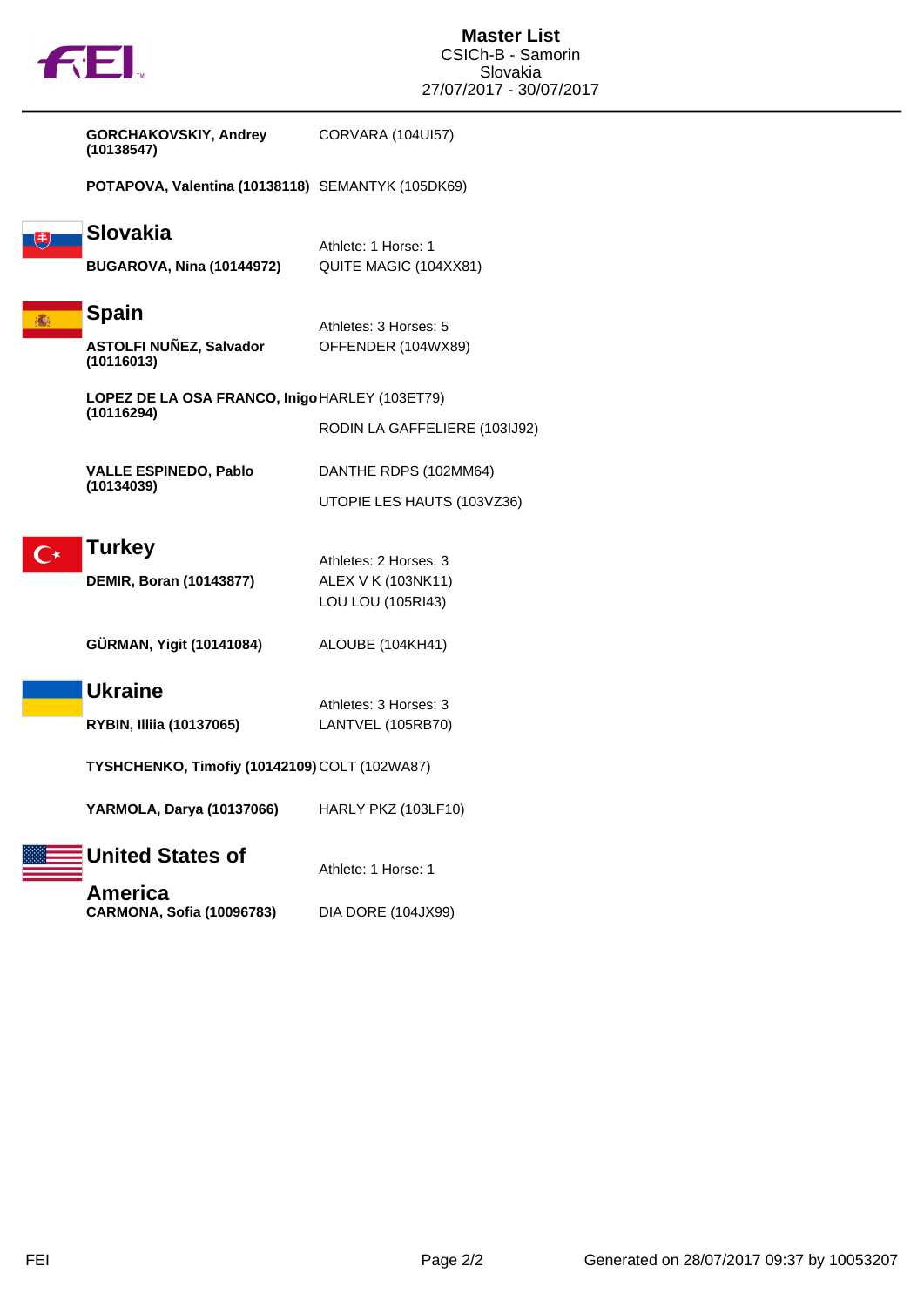

|                                        |                                                                                 | Countries: 13 | Athletes: 33 | Horses: 46 |
|----------------------------------------|---------------------------------------------------------------------------------|---------------|--------------|------------|
| <b>Austria</b>                         | Athletes: 3 Horses: 4                                                           |               |              |            |
| BIBER, Katharina (10076223)            | BABILON D (103KG23)                                                             |               |              |            |
| <b>SEBESTA, Marie Christine</b>        | JP'S WINZERIN (104DS49)                                                         |               |              |            |
| (10104007)                             | KARA LUNA 2 (102ML74)                                                           |               |              |            |
| VONACH, Jessica (10084543)             | CARTOON 2 (103MH15)                                                             |               |              |            |
| <b>Belarus</b>                         |                                                                                 |               |              |            |
| KALENCHYTS, Karina (10144758)          | Athletes: 4 Horses: 4<br>MAGIYA (103QD63)                                       |               |              |            |
| LUSHUTSINA, Darya (10151844)           | EMISSAR (BLR40046)                                                              |               |              |            |
| TSIKHANOVICH, Anastasiya<br>(10101929) | KANDAGAR (103QD75)                                                              |               |              |            |
| VARABEI, Aliaksei (10098174)           | BRAVAYA (103QD81)                                                               |               |              |            |
| <b>Belgium</b>                         |                                                                                 |               |              |            |
| <b>PARIDAEN, Aiko (10116171)</b>       | Athlete: 1 Horse: 1<br>ALPENFEE (103RU17)                                       |               |              |            |
| <b>Czech Republic</b>                  | Athletes: 4 Horses: 7                                                           |               |              |            |
| KREISLOVA, Natalie (10148524)          | BALINA 5 (103RZ35)<br>THE LUX EFFECT (103IM45)                                  |               |              |            |
| NAJMANOVA, Sofie (10101577)            | LEXUS 79 (104EO49)                                                              |               |              |            |
| TOMANOVA, Katerina (10149288)          | CAPRUS (105NF38)<br><b>RAIN MAN (102WS70)</b>                                   |               |              |            |
| VINGRALKOVA, Sara (10117841)           | CELANA Z (103PG79)<br>DOLLAR LOOK VAN'T A (102YI75)                             |               |              |            |
| <b>Greece</b>                          |                                                                                 |               |              |            |
| <b>VARDINOGIANNIS, Andreas</b>         | Athlete: 1 Horses: 2<br><b>BORIS (104BD77)</b>                                  |               |              |            |
| (10083591)                             | COCO LAVORO (104MF21)                                                           |               |              |            |
| <b>Hungary</b>                         |                                                                                 |               |              |            |
| BOGNÁR, Dóra (10118453)                | Athlete: 1 Horse: 1<br>PIANO (103XS42)                                          |               |              |            |
| <b>Italy</b>                           |                                                                                 |               |              |            |
| BARGAGNI, Olimpia (10091299)           | Athlete: 1 Horses: 2<br>J'ESPERE VAN TER PAMELEN (104ZC95)<br>VIORIKE (102RG52) |               |              |            |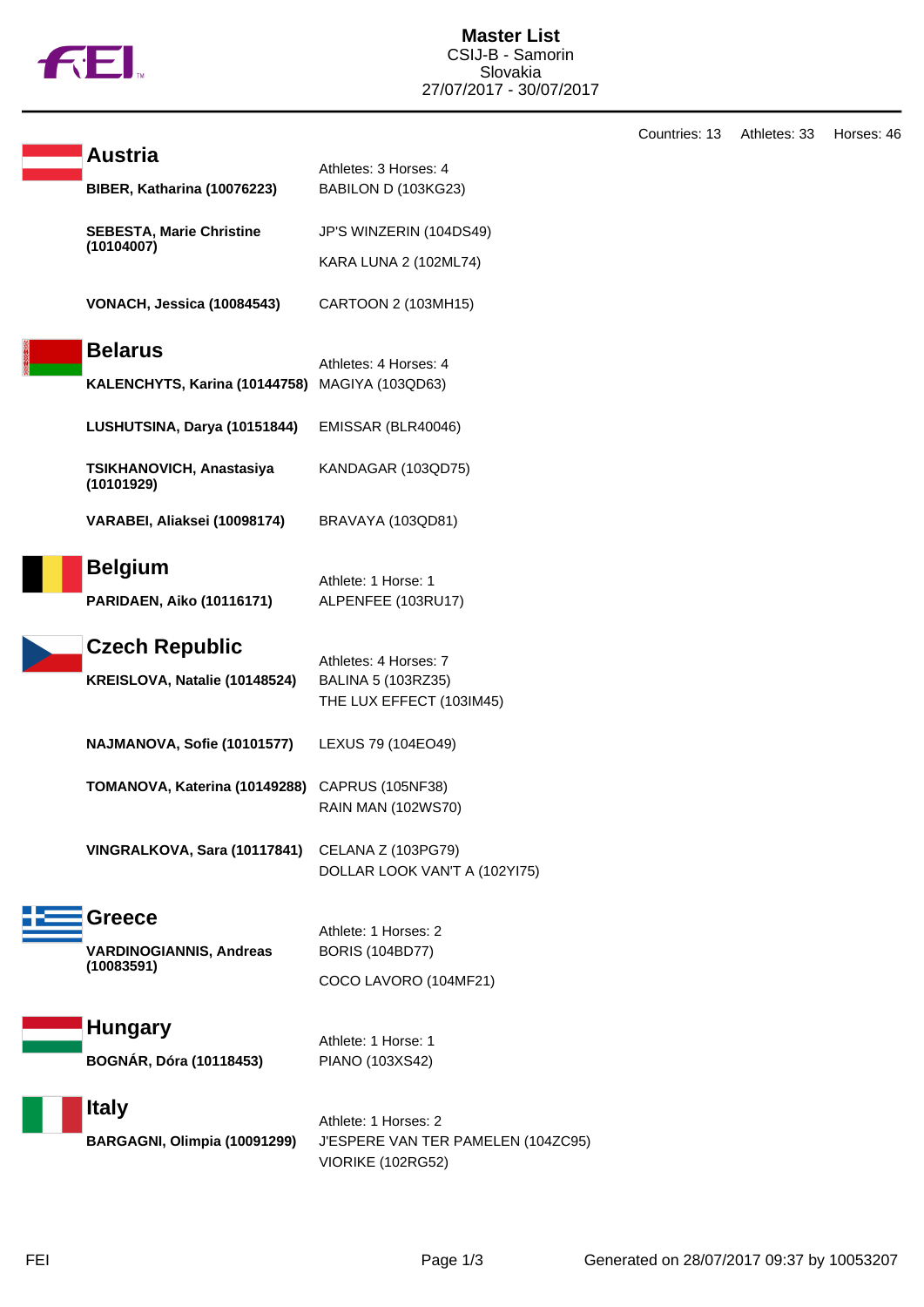

| <b>Poland</b><br>JANEKOVIC, Marie (10109180)              | Athlete: 1 Horses: 2<br><b>BOTOKS (105QW70)</b><br>DIANITA H (104LM68) |
|-----------------------------------------------------------|------------------------------------------------------------------------|
| Romania<br>ROESCU, Emma (10121859)                        | Athlete: 1 Horse: 1<br>ANDRETTI 23 (105FR42)                           |
| <b>Russian Federation</b><br>ABRAMOVICH, Arina (10103188) | Athletes: 7 Horses: 11<br>DON GOUAN (102NM56)                          |
| DELDINOVA, Arina (10115749)                               | DEISTER S (104FE48)                                                    |
| ERASTOVA, Vasilisa (10080583)                             | CANSELARA A (103ZY77)<br>FOREVER SENSATION (103DC53)                   |
| PETROCHENKOVA, Ekaterina<br>(10118450)                    | ALBANY 21 (103JB17)                                                    |
| <b>SHCHIBRIK, Egor (10109122)</b>                         | CATALAN (105GO93)<br>LOPEZ (104OW42)                                   |
| SIMAKHODSKAYA, Maria<br>(10080585)                        | K DON DIEGO VD GRUNDEVAL Z (104VI39)                                   |
|                                                           | <b>QUINTO (104RI99)</b>                                                |
| <b>TAGIROV, Gleb (10111625)</b>                           | CAPRICE 487 (104EV33)<br>COSTA-CALIDA (GER28305)                       |
| <b>Slovakia</b>                                           | Athletes: 3 Horses: 3                                                  |
| JESKOVA, Michaela (10083845)                              | CARA KANN (103UH31)                                                    |
| ORVISKA, Sara Alexandra<br>(10121117)                     | HELLAS VAN HET KEIZERSHOF (103XD62)                                    |
| STANGELOVA, Sara (10085432)                               | PINOCCHIÓ (HUN40514)                                                   |
| <b>Spain</b>                                              | Athletes: 4 Horses: 5                                                  |
| <b>ASTOLFI LOPEZ, Ignacio</b><br>(10096567)               | DILLAN M (105BU00)                                                     |
|                                                           | DÍAZ BAÑON, Olivia (10103937) EL PACIENTE DE SAUCO (102VT33)           |
| LANGE FRAILE, Carlos (10056480) FLYING PLEASURE (103UY46) | SORAYA ROUGE (103WD53)                                                 |
| VERDU VIDAL, Otti (10105281)                              | TOP LULU (104AP00)                                                     |
| <b>Ukraine</b>                                            | Athletes: 2 Horses: 3                                                  |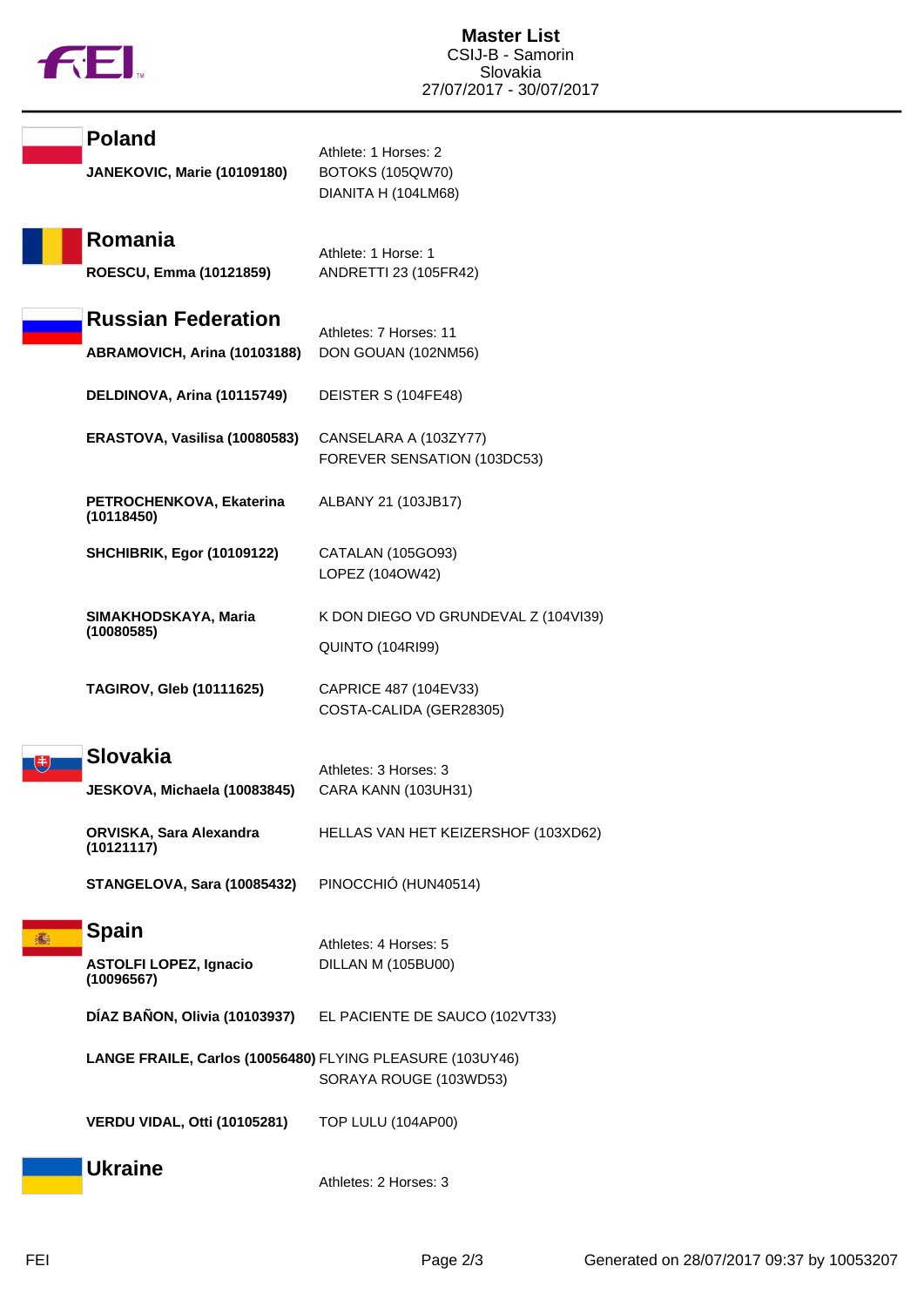

**Master List** CSIJ-B - Samorin Slovakia 27/07/2017 - 30/07/2017

**KOLOBOVA, Oleksandra (10115107)**

UNDERSTONE VAN DE KAPEL (103BT09)

YALAMBI'S CARPINO Z (103VF04)

**TISLENKO, Anastasiya (10130753)** CONCANTO (104JC57)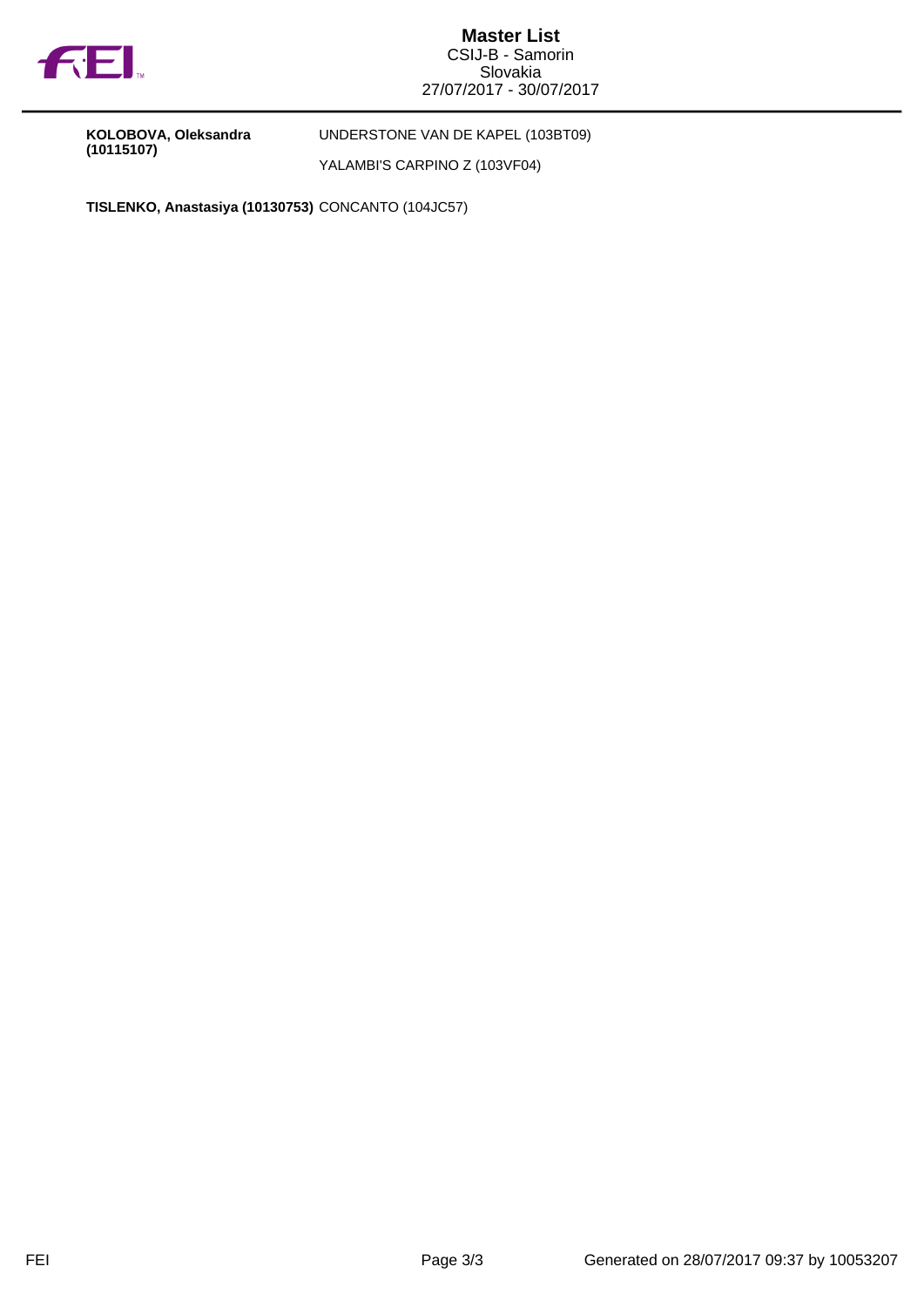

|                                                    |                                     | Countries: 29 | Athletes: 72 | Horses: 150 |
|----------------------------------------------------|-------------------------------------|---------------|--------------|-------------|
| <b>Australia</b>                                   | Athletes: 2 Horses: 5               |               |              |             |
| <b>SCOTT, Hilary (10034338)</b>                    | DUCATI VDP (104KP33)                |               |              |             |
|                                                    | OAKS MILKY WAY (104LQ42)            |               |              |             |
| <b>WILLIS, Rowan (10033751)</b>                    | BLUE MOVIE (104QT74)                |               |              |             |
|                                                    | DOULITA (104OH34)                   |               |              |             |
|                                                    | <b>SHARK (104QT72)</b>              |               |              |             |
| <b>Austria</b>                                     |                                     |               |              |             |
|                                                    | Athletes: 5 Horses: 11              |               |              |             |
| ATZMÜLLER, Matthias (10002246) NARUMOL B (104AM11) |                                     |               |              |             |
|                                                    | <b>SAMSON B (104RJ19)</b>           |               |              |             |
| BISTAN, Stefanie (10020611)                        | BALISTO AC (104DE45)                |               |              |             |
|                                                    | MERCURY (103TA51)                   |               |              |             |
| ENGLBRECHT, Roland (10002672) CHAMBERY (103SI69)   |                                     |               |              |             |
|                                                    | MEVISTO'S POORBOY (102RA15)         |               |              |             |
| RHOMBERG, Christian (10032400) CORBUSIER (104LV16) |                                     |               |              |             |
|                                                    | CORNETTA 13 (102UL64)               |               |              |             |
|                                                    | SAPHYR DES LACS (103SR10)           |               |              |             |
| ROMAN-KARAJAN, Isabel                              | JERRY LEE P (103BK01)               |               |              |             |
| (10072594)                                         | RATINA 193 (102QP79)                |               |              |             |
| <b>Belgium</b>                                     |                                     |               |              |             |
|                                                    | Athletes: 5 Horses: 10              |               |              |             |
| DAIGNEUX-LANGE, Fabienne<br>(10009757)             | VENUE D'FEES DES HAZALLES (103AV65) |               |              |             |
| GOFFINET, Thierry (10006342)                       | ARTUUR JH Z (103MZ81)               |               |              |             |
|                                                    | IDOLE 111 (104GO66)                 |               |              |             |
|                                                    | NAVARRO UK (103EZ86)                |               |              |             |
| <b>HENDRICKX, Dominique</b>                        | BACARDI LES HAUTS (104AB94)         |               |              |             |
| (10001133)                                         | COLINA PIJNVENHOF Z (103SG02)       |               |              |             |
|                                                    | DIAMOND Z (104RR43)                 |               |              |             |
| <b>VAN PAESSCHEN, Constant</b>                     | CARLOW VAN DE HELLE (103WJ35)       |               |              |             |
| (10024862)                                         | COMPADRE VAN DE HELLE (104AQ07)     |               |              |             |
|                                                    |                                     |               |              |             |
| <b>VORSSELMANS, Annelies</b><br>(10009679)         | WILANDRO 3 (104NT79)                |               |              |             |
| <b>Brazil</b>                                      |                                     |               |              |             |
|                                                    |                                     |               |              |             |



 $\rightarrow$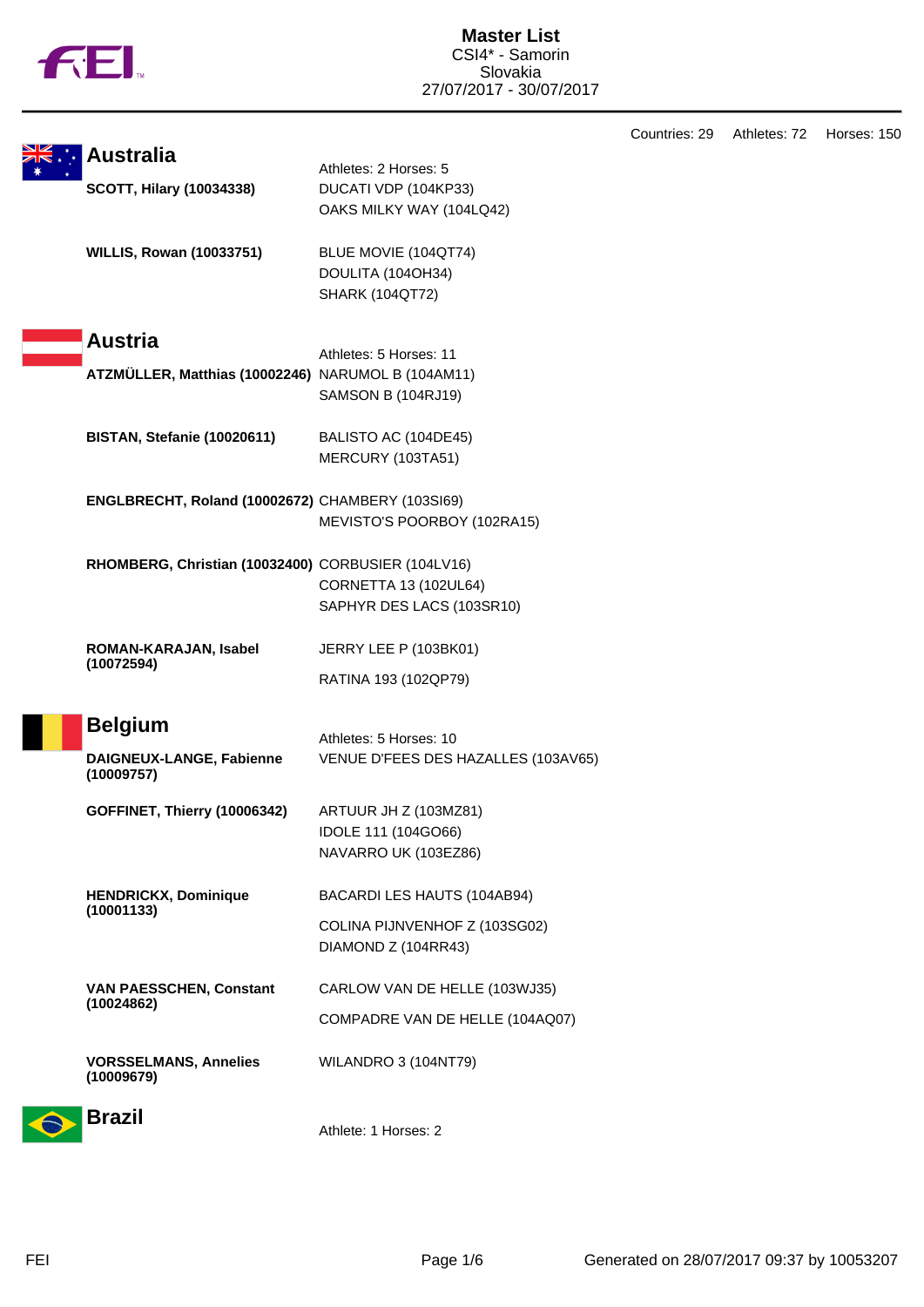

| <b>MOTA RIBAS, Carlos Eduardo</b> | BRILEXO (103MG28)       |  |  |
|-----------------------------------|-------------------------|--|--|
| (10006277)                        | <b>WILEXO (102UL74)</b> |  |  |



## **Canada**

**MCGOLDRICK, Rebecca (10090273)**

Athletes: 2 Horses: 5 CUBA LIBRE (103MH86)

DUCO (104QG25) HORATIO VAN ERPEKOM (104CS31)

**PRATT, Chris (10008875)** CONCORDE (104LY29)

QUORIOSO PRE NOIR (102XF63)



**Chinese Taipei**

Athlete: 1 Horses: 2 **CHEN, Jasmine (10021172)** BOBBY BROWN 40 (103DB92) NINYON (104CU25)

Athlete: 1 Horses: 2



**LOPEZ, Rene (10000484)** CON DIOS III (SUI41128)

**Czech Republic**

**ZELINKOVA, Zuzana (10007626)** CALERI II (103EO76)

Athlete: 1 Horses: 3 KLEINER LORD 16 (104IX16) LARIMA (104GP05)

DESTINY'S CHILD (104FZ28)



## **Germany**

Athletes: 5 Horses: 12 **BEERBAUM, Markus (10000498)** CLINTON VII (103VG38) COOL HAND LUKE 4 (104CA73)

**LILL, Maximilian (10034268)** ABC TRIXI (102VH15) CAPUCCINO 8 (AUT41039) ZARA 104 (104DB95)

**MARSCHALL, Marcel (10030589)** CASSIUS VAN DE SMIS (104NM00) GINNIS VAN'T GEYZEVEN (104DT87) UTOPIA 48 (103BL64)

**SPREHE, Jörne (10001766)** SOLERO 79 (104IZ88) STAKKI'S JUMPER (103LJ84)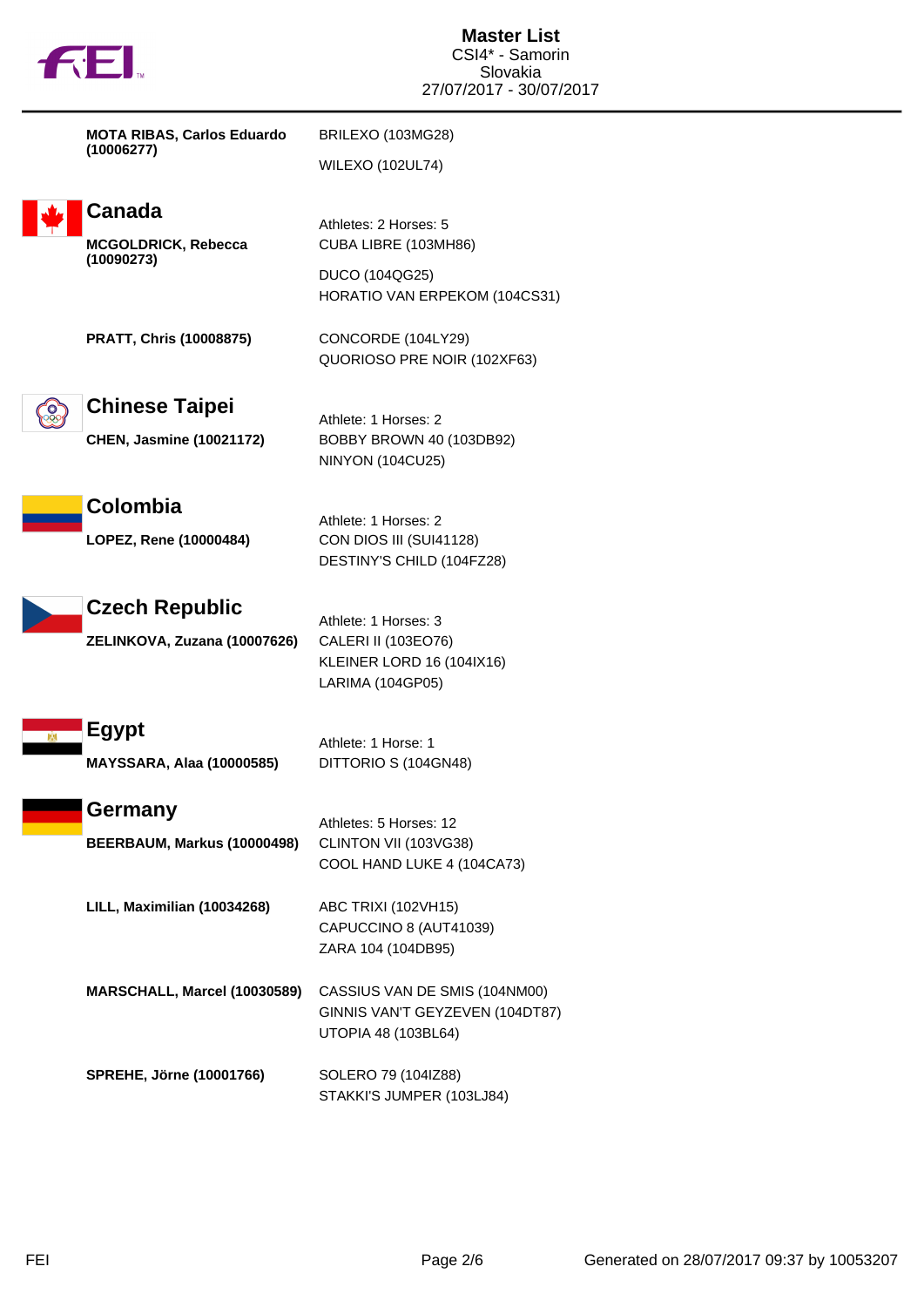|   | 七七                                                   | <b>Master List</b><br>CSI4* - Samorin<br>Slovakia<br>27/07/2017 - 30/07/2017                                |
|---|------------------------------------------------------|-------------------------------------------------------------------------------------------------------------|
|   | <b>WEICHERT, Jan-Philipp</b>                         | DRACHTEN (105CD35)                                                                                          |
|   | (10072662)                                           | NADAL 2 (104RG71)                                                                                           |
|   | Great Britain<br><b>RIDENT, Alex (10009827)</b>      | Athletes: 3 Horses: 5<br>UCELLO MASSUERE (104MD70)                                                          |
|   | <b>WHITEHOUSE, Lance (10006827)</b> VIK II (104AT44) |                                                                                                             |
|   | <b>WINGROVE, Jamie (10096812)</b>                    | <b>BART VI (103QE50)</b><br>CARDIGAN Z (103OX85)<br>CILLBHRID LUMINOSS (103ZG75)                            |
|   | <b>Hungary</b><br><b>HORVÁTH, Balázs (10000814)</b>  | Athletes: 5 Horses: 7<br>ZORDON (103PY22)                                                                   |
|   | HUGYECZ, Mariann (10002161)                          | CHACCO BOY (102ZC11)<br>TANGO D'ECRY (104BU21)                                                              |
|   | KRUCSÓ, Szabolcs (10002892)                          | CHACCO BLUE II (104KA08)                                                                                    |
|   | TÓTH, László (10001975)                              | ISTI (102SL23)<br>QUANTICO (104LI46)                                                                        |
|   | <b>WINGRAVE, Jamie (10007602)</b>                    | QUIROSA (103JP36)                                                                                           |
|   | <b>Ireland</b><br>LENNON, Dermott (10000424)         | Athlete: 1 Horses: 3<br><b>FLEUR IV (103UE32)</b><br>LOUGHVIEW LOU-LOU (IRL40798)<br>VAMPIRE (102PY75)      |
| ✿ | <b>Israel</b><br><b>KREMER, Dan (10040156)</b>       | Athlete: 1 Horse: 1<br>CHAPLIN 92 (104TF81)                                                                 |
|   | <b>Italy</b><br>CHIAUDANI, Natale (10002353)         | Athletes: 8 Horses: 15<br>BARCELONA (103IU00)<br>ONCE DE KREISKER (102QH33)<br>TINTIN DE LA POMME (103WJ48) |
|   | DEL SIGNORE, Michol (10029467) ENANDA (104SU39)      | LORDIANA (102WG80)                                                                                          |
|   | GROSSI, Clementina (10032599)                        | ZQUASIMODO R (103IT02)                                                                                      |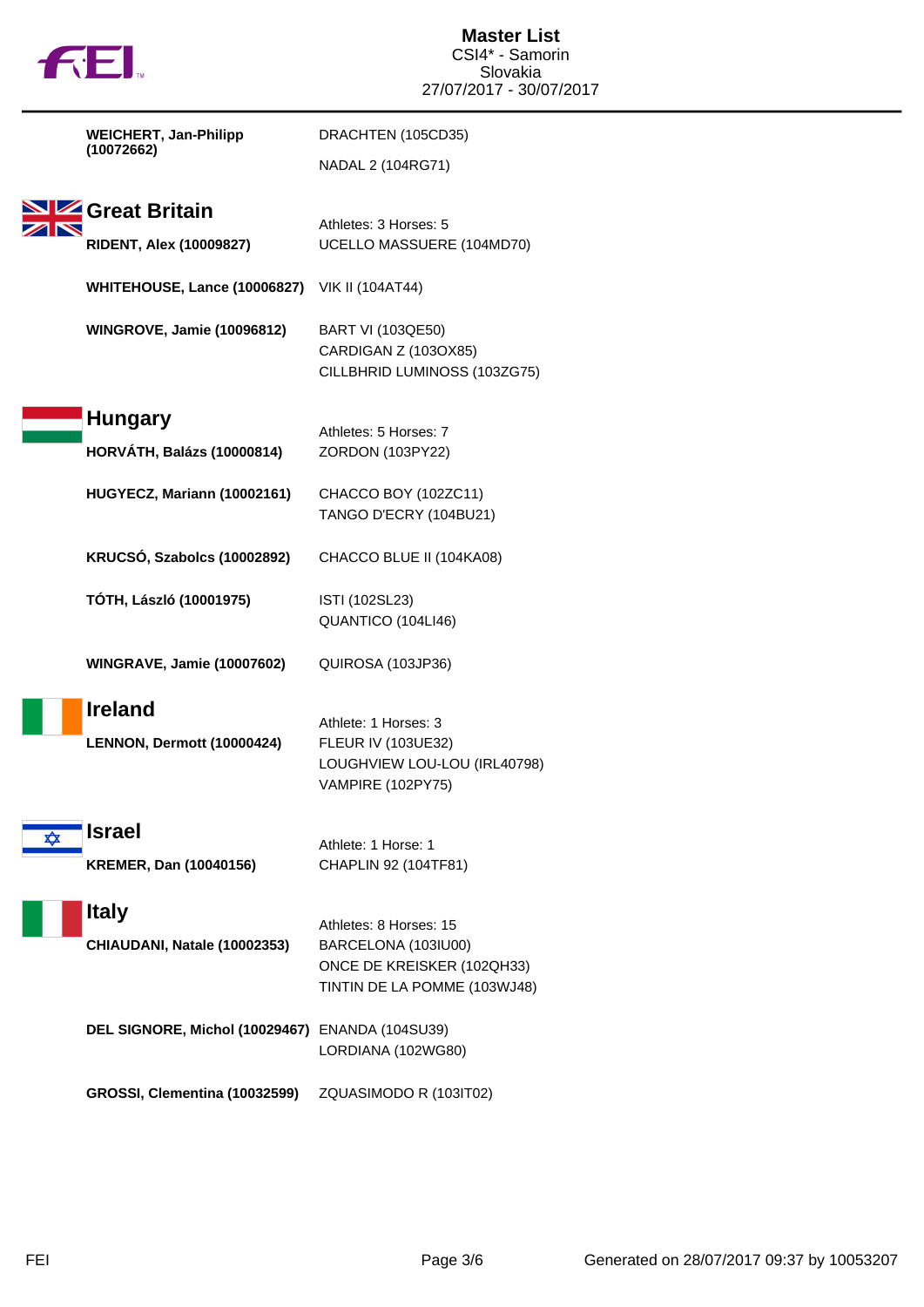

| POLESELLO, Luigi (10071984)                                | FARAO VAN T VENNEHOF (103LP52)<br>FIESTA VAN HET STEENTJE (103HQ38)<br>PANAMA TAME (FRA47244)      |
|------------------------------------------------------------|----------------------------------------------------------------------------------------------------|
| ROSSI, Andra Alessia (10043207)                            | <b>GUCCI DV (103LJ76)</b><br>LARISSA DELLA VERDINA (104KX06)                                       |
| <b>SUTER, Barbara (10016419)</b>                           | COOHIBA (103KC41)<br>GINEVRA SI (103QU62)                                                          |
| <b>TURTURIELLO, Francesco</b><br>(10001340)                | QUINOA DES PRES (103ZS10)                                                                          |
| <b>VIVIANI, Marco (10002141)</b>                           | IGOR DE MUZE (103XV84)                                                                             |
| Japan<br><b>SUGITANI, Taizo (10000445)</b>                 | Athlete: 1 Horses: 3<br>CUBA (102XO54)<br>DIAMANT (104DV75)<br>HEROINE DE MUZE (103WO13)           |
| <b>Mexico</b><br><b>GARZA PEREZ, Eugenio</b><br>(10046801) | Athletes: 2 Horses: 4<br>ARMANI SL Z (104UG97)<br>BARIANO (BEL43005)<br>VICTER FINN DH Z (104FE70) |
| GONZALEZ, Enrique (10000478)                               | ZAPZERAP (104PS63)                                                                                 |
| <b>Netherlands</b><br>BRUGGINK, Gert Jan (10011429)        | Athletes: 4 Horses: 9<br>CHANYON (104SJ54)<br>CHARMEUR 436 (104HY75)                               |
| DUBBELDAM, Jeroen (10000412) EST DI PALATINA (105EM17)     | GIOIA VAN HET NEERENBOSCH (103SF74)<br>OLIMPO LS (104OW08)                                         |
| PALS, Johnny (10006499)                                    | A LEE SPRING POWER (103ZF75)<br>URJUL VAN GENERHESE (102SY43)<br>WESSELINA (102SX87)               |
| VERHAGEN, Charlotte (10032875) WILLEMIJN HL (102RH60)      |                                                                                                    |
| <b>Peru</b><br><b>VALDEZ PRADO, Alonso</b><br>(10074625)   | Athlete: 1 Horses: 2<br>CHICHESTER 3 (104EA03)<br>CHIEF (104MN68)                                  |
| <b>Portugal</b>                                            | Athlete: 1 Horses: 3                                                                               |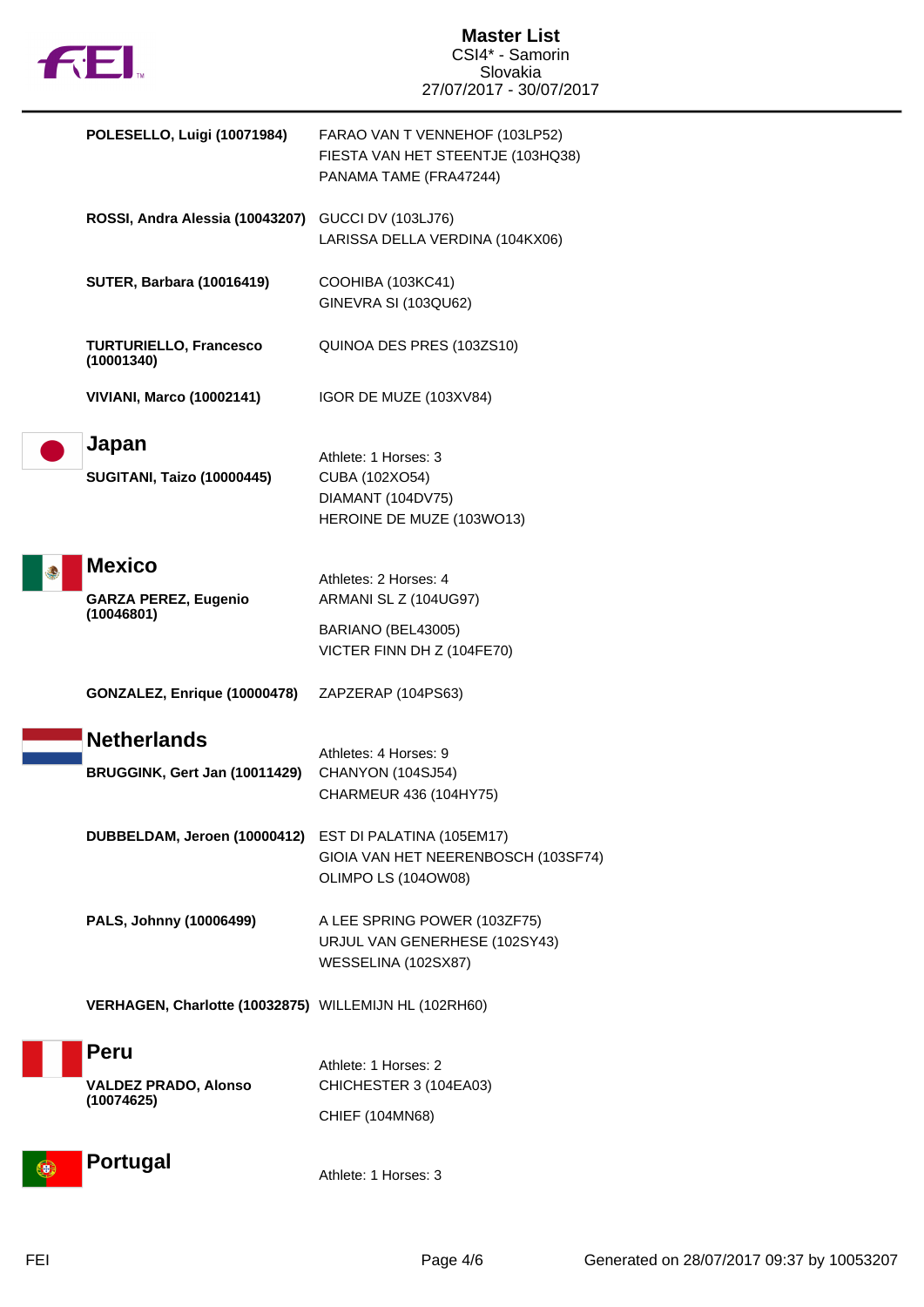|  | <b>TM</b> |
|--|-----------|

|          | PEREIRA COUTINHO, Joao<br>(10058356)                                  | BALDANO (103UQ50)<br>DHALITA (104SV62)<br>NELSON DU BIOLAY (102YG66)                                                     |
|----------|-----------------------------------------------------------------------|--------------------------------------------------------------------------------------------------------------------------|
|          | Romania<br>SCHUMAN, Norbert (10018066)                                | Athlete: 1 Horses: 2<br>BELLE DE JOUR S (104WB24)<br>CLEARWATER S (103JY59)                                              |
| التلاحين | Saudi Arabia (Kingdom                                                 | Athlete: 1 Horses: 2                                                                                                     |
|          | of)<br>ABBAR, Abdelkarim (10055903)                                   | CAYEN VAN HET HOBOS (104CO33)<br>LEGACY (104LZ12)                                                                        |
|          | <b>Slovakia</b><br>CHUDYBA, Bronislav (10018887)                      | Athletes: 5 Horses: 11<br>BALOUNESS (104CD42)<br>LESTER IX (104NY99)<br>POKERFACE 33 (102YQ45)                           |
|          | <b>MAJHER, Patrik (10038828)</b>                                      | CALIBER 5 (103SR71)<br>SUMMERSBY (105HJ10)                                                                               |
|          | NOSKOVICOVA, Monika<br>(10018896)                                     | ABANTA VAN DE HUISKENS (103EI93)<br>CASTELAN 3 (104DA39)<br>CHRISTON (104DN19)                                           |
|          | <b>SILLO, Radovan (10002578)</b>                                      | DURANT W (104FL62)<br>ISIDOR CARCALETTO (104NU08)                                                                        |
|          | <b>STANGEL, Marian (10002159)</b>                                     | BADARCO (103OW22)                                                                                                        |
|          | <b>Spain</b><br><b>LOPEZ DE LA OSA ESCRIBANO,</b><br>Iñigo (10109370) | Athlete: 1 Horse: 1<br>SULTAN DE BEAUFOUR (104HH29)                                                                      |
|          | <b>Sweden</b><br><b>BJÖRKLUND, Alma (10048625)</b>                    | Athletes: 2 Horses: 6<br>CONTESSINA (105QW18)<br>LORO PIANA BALLYLECK ROYALE (102TF19)<br>UNEX CAPTAIN CHAOS 8 (102VV58) |
|          | <b>HEED, Linda (10002016)</b>                                         | CAYENNE VAN DE HEFFINCK (103WX92)<br>CHICAGO (104OR74)<br>JARVIS VAN D ABELENDREEF (105AD48)                             |
|          | Thailand                                                              | Athlete: 1 Horses: 2                                                                                                     |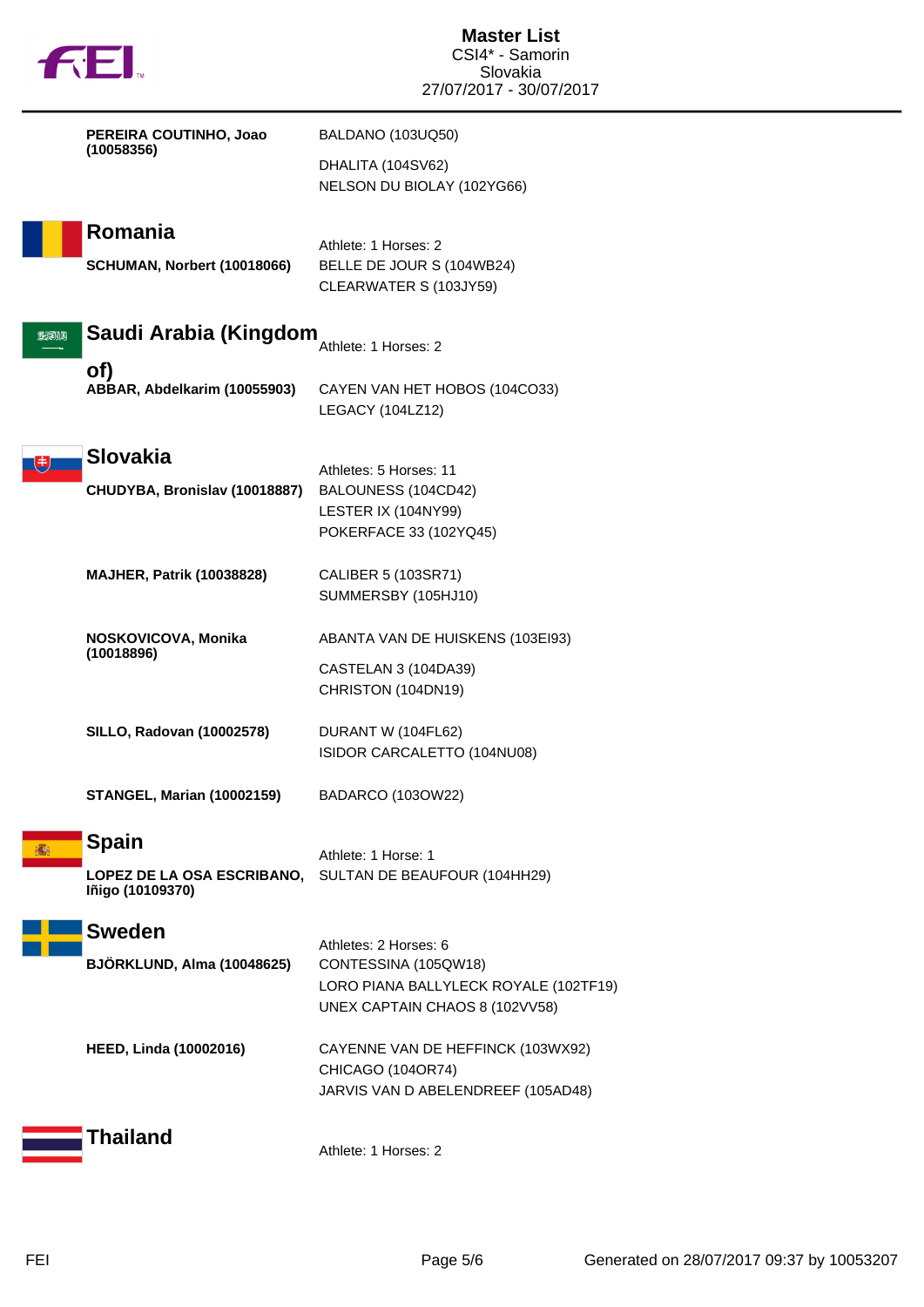

|  | KARUNAYADHAJ, Janakabhorn<br>(10078115)                  | CALGOT PLEASURE (103MD54)                                                                 |  |  |
|--|----------------------------------------------------------|-------------------------------------------------------------------------------------------|--|--|
|  |                                                          | NEWMARKET VENTURE CLOVER (103IH60)                                                        |  |  |
|  | <b>Ukraine</b><br>SZENTIRMAI, Ferenc (10009124)          | Athlete: 1 Horses: 3<br>CASUAL Z (104RA98)<br>DANTINO (104DQ87)<br>QUICKDIAMOND (102MI93) |  |  |
|  | <b>United Arab Emirates</b><br>AL HAJRI, Mohammed Ghanem | Athletes: 3 Horses: 5<br>DOKLAHOMA VDL (104CK15)                                          |  |  |
|  | (10017137)                                               | POUR LE POUSSAGE (102TA41)                                                                |  |  |
|  | AL MARRI, Abdullah Mohd<br>(10033795)                    | AMS CATCH ME (104EV11)<br>SAMA DUBAI FBH (103MS82)                                        |  |  |
|  | AL QASSIMI, Shk. Majid Bin<br>Abdullah (10041259)        | CELTION (104OK92)                                                                         |  |  |
|  | <b>United States of</b>                                  | Athletes: 6 Horses: 13                                                                    |  |  |
|  | <b>America</b><br><b>MC CREA, Christine (10000977)</b>   | DYNAMO (102MF47)<br>NEKTARINA B (103ZG94)<br>WIN FOR LIFE (104DU42)                       |  |  |
|  | <b>PORTER, Lucas (10078930)</b>                          | B ONCE Z (103JV75)                                                                        |  |  |
|  | <b>PORTER, Wilton (10041052)</b>                         | CALETTO CABANA (104EH39)<br>CULA LOU V (104QM08)<br>DELINQUENT JX (103VS66)               |  |  |
|  | <b>REID, Chloe (10079598)</b>                            | ADAMO (103KO74)<br>CODARCO (103TD96)<br>TNT EXPLOSIVE (104GW82)                           |  |  |
|  | <b>RESNIK, Justin (10057396)</b>                         | CARISMO Z (103DS06)                                                                       |  |  |
|  | <b>WOLFF, Ali (10037009)</b>                             | CASALL (103DY44)<br><b>QUIRIE 2 (104MB01)</b>                                             |  |  |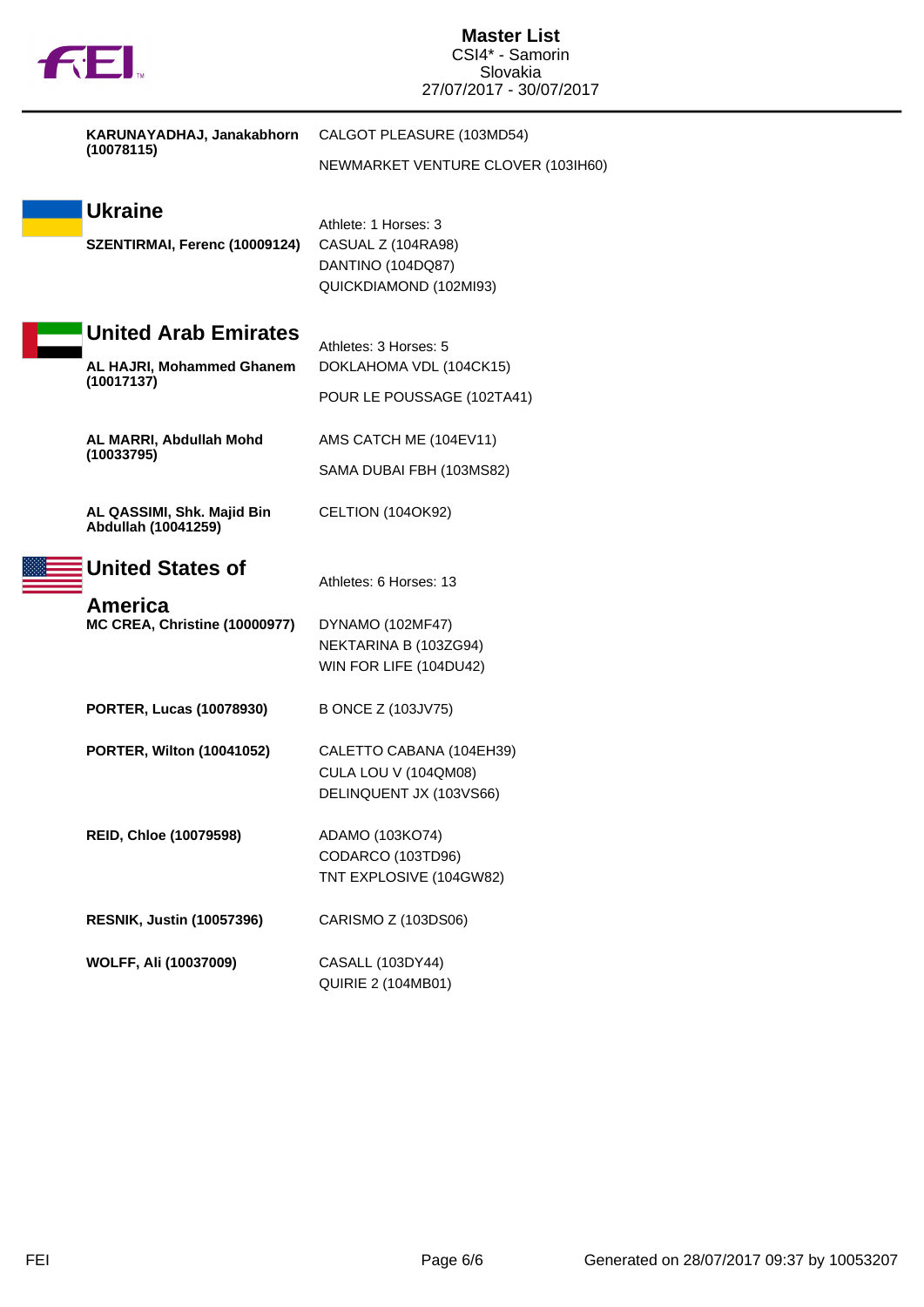

|                                                     |                                                                    | Countries: 37 | Athletes: 138 | Horses: 218 |
|-----------------------------------------------------|--------------------------------------------------------------------|---------------|---------------|-------------|
| <b>Australia</b><br><b>WILLIS, Rowan (10033751)</b> | Athlete: 1 Horse: 1<br><b>EVERSE W (104YQ18)</b>                   |               |               |             |
| <b>Austria</b>                                      |                                                                    |               |               |             |
| ATZMÜLLER, Matthias (10002246) CHAP B (103WX72)     | Athletes: 16 Horses: 24<br>SAMSON B (104RJ19)                      |               |               |             |
| <b>BIBER, Johanna (10076222)</b>                    | LENNY KRAVITZ 16 (105GE92)                                         |               |               |             |
| CHWOYKA, Lorenz (10078584)                          | CALAMIROS (103ZF62)                                                |               |               |             |
| <b>DOMAINGO, Aline (10039185)</b>                   | CARNEGIE (104CX94)                                                 |               |               |             |
| GOESS-SAURAU, Josefina<br>(10070525)                | PHANTASTIC 2 (103EW02)                                             |               |               |             |
|                                                     | SIEC CASTILLO (103DH82)                                            |               |               |             |
| <b>HARTL, Romana (10042354)</b>                     | CLEVER BE B (102RF08)<br>CUITERO (104ZK76)                         |               |               |             |
| JUFFINGER, Dominik (10095757)                       | NEUGSCHWENTS LADY SANDRO (103WB23)<br>REDLEY KERFONTAINE (103HM78) |               |               |             |
| KOLLER, Felix (10067976)                            | CAPTAIN FUTURE 3 (104OK61)<br>CORNET'S CASTELLO (103OR11)          |               |               |             |
| KRACKOW, Jürgen (10001861)                          | BOULAHROUZ (103KF72)<br><b>WEBSTER (102MI27)</b>                   |               |               |             |
| LEIKERMOSER, Stefan (10038854) EFFE (103WV06)       |                                                                    |               |               |             |
| <b>MARKEL, Anna (10092379)</b>                      | CASCARO 2 (102UI84)                                                |               |               |             |
| MINICHSHOFER, Hannah<br>(10094015)                  | STEINKRAUS (103XS85)                                               |               |               |             |
| REICH, Alessandra (10055056)                        | BARIO VAN T MARTENDONKERF (UKR00158)<br>U MIJNHEER (103DQ15)       |               |               |             |
| ROMAN-KARAJAN, Isabel<br>(10072594)                 | COBRA 32 (105LH48)                                                 |               |               |             |
| <b>STARKE, Isabel (10095804)</b>                    | ERLINDE VAN DE LEEUWERK (103IL29)                                  |               |               |             |
| VONACH, Jessica (10084543)                          | CINTE Z (104MK02)<br>EMELY (103VN56)                               |               |               |             |
| Azerbaijan                                          | $\overline{A}$ ileves                                              |               |               |             |



 $\overline{C}$ 

Athlete: 1 Horses: 2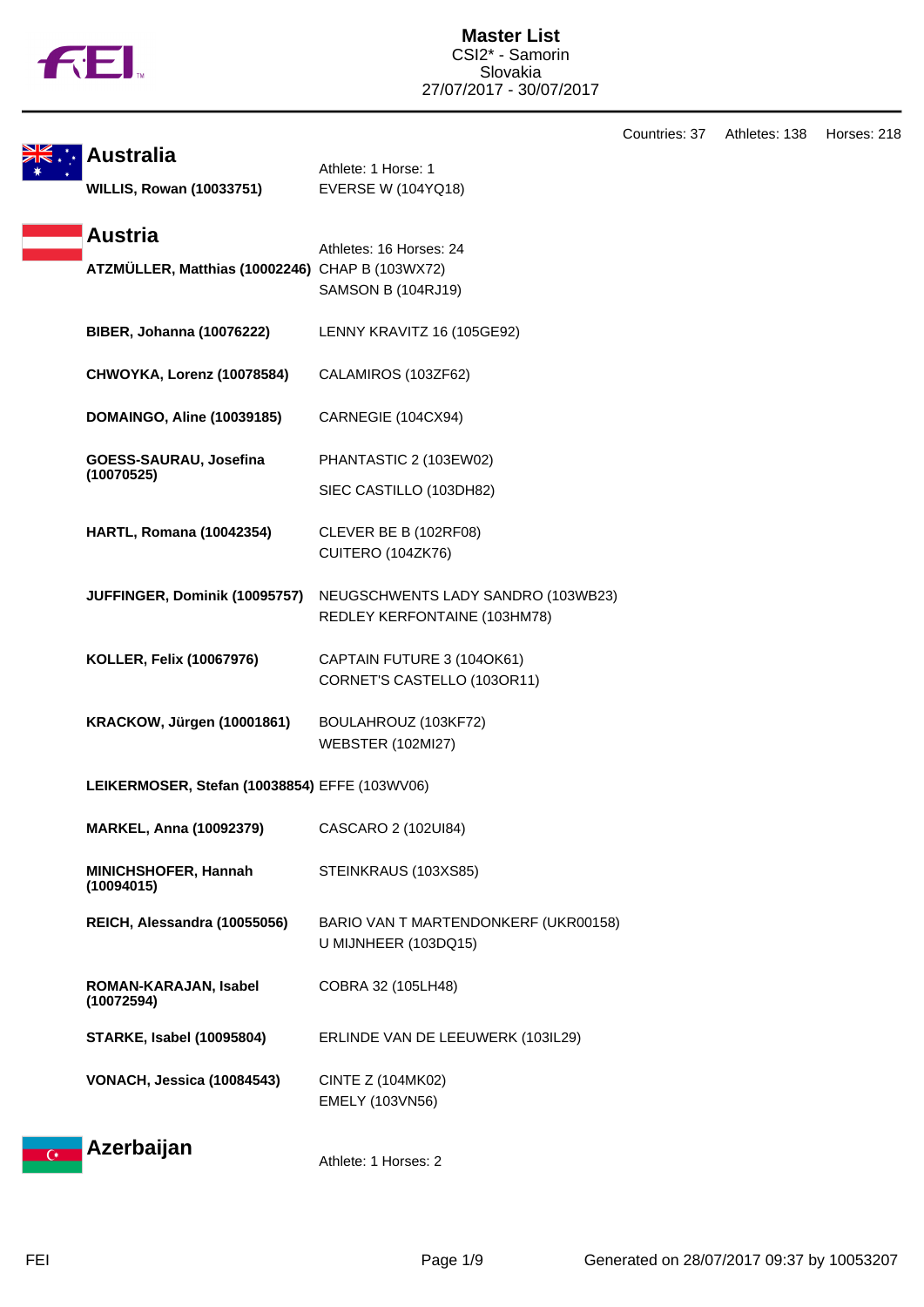| <b>132.</b>                                               | <b>Master List</b><br>CSI2* - Samorin<br>Slovakia<br>27/07/2017 - 30/07/2017                                  |
|-----------------------------------------------------------|---------------------------------------------------------------------------------------------------------------|
| RAHIMOV, Jamal (10006429)                                 | UMOUR NOIR DE CRANN (104MC74)<br>WARRIOR (GBR43011)                                                           |
| <b>Belgium</b><br>GOFFINET, Thierry (10006342)            | Athletes: 6 Horses: 8<br>JONSAUNIER DWERSE HAGEN (104GJ14)<br>KANNABIS VAN DE BUCXTALE (104UN68)              |
| <b>HENDRICKX, Dominique</b><br>(10001133)                 | EL DORADO (104UR64)                                                                                           |
| <b>PARIDAEN, Aiko (10116171)</b>                          | CROWNING (E.T.) (104MI27)<br>WEDDING CRASHER (104LQ98)                                                        |
| VAN GELDEREN, Boy-Adrian<br>(10045910)                    | BE COOL (103ll98)                                                                                             |
| <b>VORSSELMANS, Annelies</b><br>(10009679)                | DIESEL (105LE93)                                                                                              |
| WILLEMS, Nathalie (10021933)                              | CLEVER BRABANT LEASE (104CF72)                                                                                |
| <b>Bermuda</b><br>٨<br><b>NISBETT, Patrick (10023699)</b> | Athlete: 1 Horses: 3<br>BALASZ (103FZ46)<br>CHIANALEA BLUE DI NICOLETTA (105CQ27)<br><b>QUICK Z (103ML24)</b> |
| Canada<br>PRATT, Chris (10008875)                         | Athlete: 1 Horse: 1<br>KALINKA DE KALVARIE (105MN72)                                                          |
| <b>Chinese Taipei</b><br><b>CHEN, Jasmine (10021172)</b>  | Athlete: 1 Horse: 1<br>BENITUS DI VALLERANO (105DE54)                                                         |
| <b>Croatia</b><br>AL JAMAL, Dunja (10090808)              | Athlete: 1 Horse: 1<br>GEMILIO LCS (103ZT43)                                                                  |
| <b>Czech Republic</b><br>VINGRALKOVA, Sara (10117841)     | Athlete: 1 Horses: 2<br>CHIEANO (102WL33)<br>OSCAR DES FONTAINES (FRA47258)                                   |
| <b>Egypt</b><br>EL DAHAN, Sameh (10021793)                | Athletes: 3 Horses: 6<br>TOWNHEAD CASITA R (104DT45)<br>WKD HULLABALOU (103LP46)                              |
| <b>HABASHI, Karim (10001880)</b>                          | DIALDA (105OO58)                                                                                              |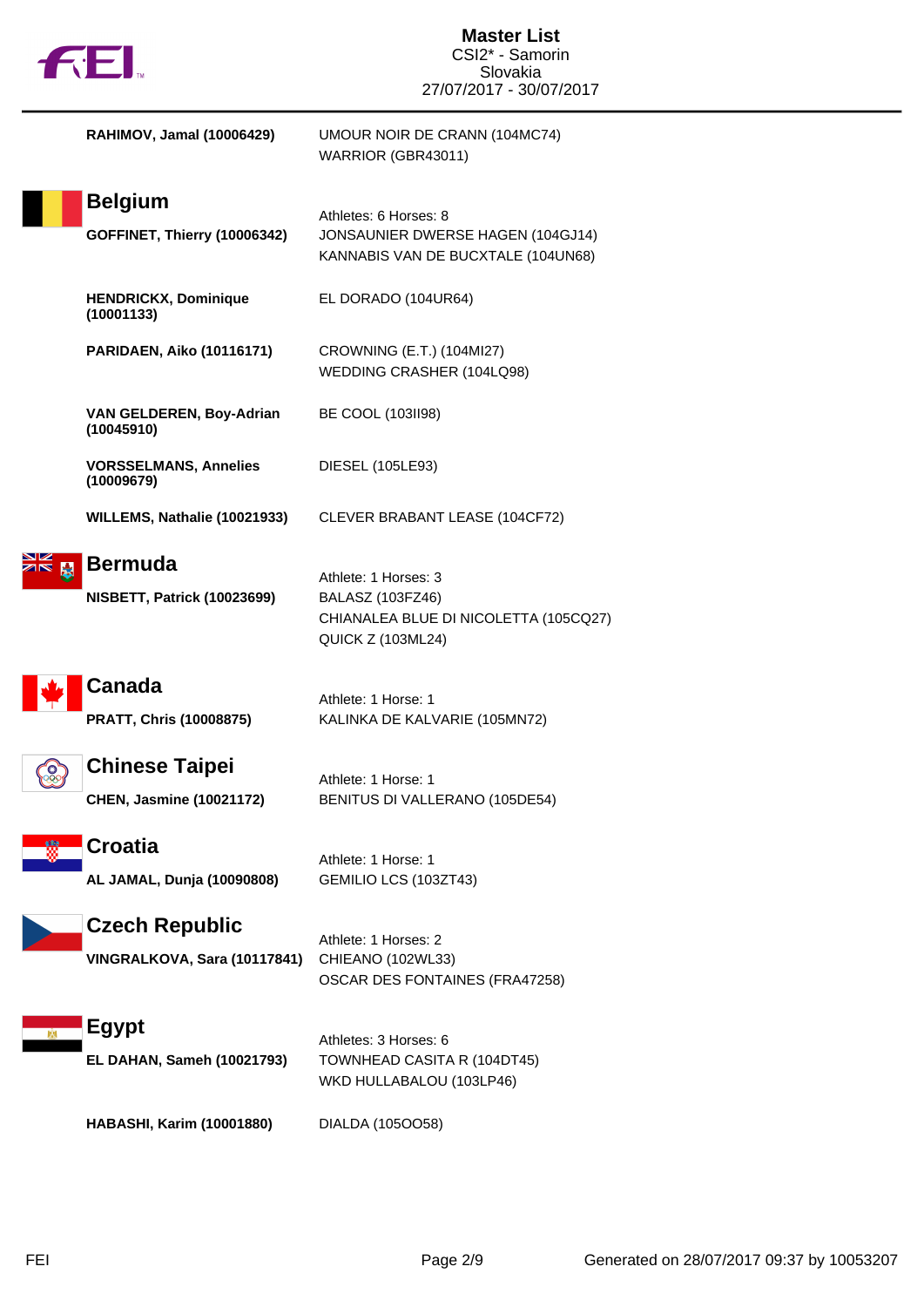|                | <b>FEI</b>                                                    | <b>Master List</b><br>CSI2* - Samorin<br>Slovakia<br>27/07/2017 - 30/07/2017 |
|----------------|---------------------------------------------------------------|------------------------------------------------------------------------------|
|                | <b>SAMIR, Shady (10021791)</b>                                | BEEKE 2 (104XU69)<br>RAHMANNSHOF BENTLY (104OW51)<br>SUMMER AFFAIR (105GX99) |
| F <sub>F</sub> | <b>FEI Flag</b><br>AL ZAHEM, Talal (10048585)                 | Athlete: 1 Horse: 1<br>CANNONBALL DU TOULTIA Z (104MZ66)                     |
|                | <b>Finland</b><br>LESONEN-HAKOLA, Mirella<br>(10010939)       | Athlete: 1 Horse: 1<br>QUIETE (104MH75)                                      |
|                | <b>France</b><br>RIDENT, Paul (10002495)                      | Athlete: 1 Horse: 1<br>VALENTINO MASSUERE (104YU58)                          |
|                | Germany<br>BEERBAUM, Markus (10000498)                        | Athletes: 7 Horses: 10<br>CELINE 245 (105KQ13)                               |
|                | BRAULKE, Katharina (10054129)                                 | ALLORO FBH (103UJ58)<br>CYPRESS 4 (104XH81)                                  |
|                | KAUFMANN, Christoph (10022127) CALIPPO 46 (103XG13)           | LIMBRIDGE (104GG70)                                                          |
|                | LÜNEBURG, Jule (10041968)                                     | STERNENBANNER 3 (104JB13)                                                    |
|                | LÜNEBURG, Rasmus (10002597) CORNIOLA 2 (104WV35)              |                                                                              |
|                | MARSCHALL, Marcel (10030589)                                  | CRYSTAL 17 (104YV76)                                                         |
|                | <b>WEICHERT, Jan-Philipp</b><br>(10072662)                    | EATON (105FQ02)                                                              |
|                |                                                               | LAMBORGHINI 91 (104OD27)                                                     |
|                | <b>SIZ</b> Great Britain<br><b>SKINNER, Olivia (10114622)</b> | Athletes: 3 Horses: 7<br>CINDERELLA IV (104XW22)<br>SIR HENRY IV (104GX61)   |
|                | WHITEHOUSE, Lance (10006827)                                  | BAZENTO (105BB99)<br>CARTINO III (104GO84)<br>DON DIABLO (105HH25)           |
|                | <b>WINGROVE, Jamie (10096812)</b>                             | EPHONIE P (105BN40)<br>HEARTSTRING (104XY76)                                 |
|                | <b>Greece</b>                                                 | Athletes: 5 Horses: 9                                                        |
|                |                                                               | KREMIOTIS, Efthimios (10058161) GLADSTONE VAN DE TRIMBACHHOEVE (1030015)     |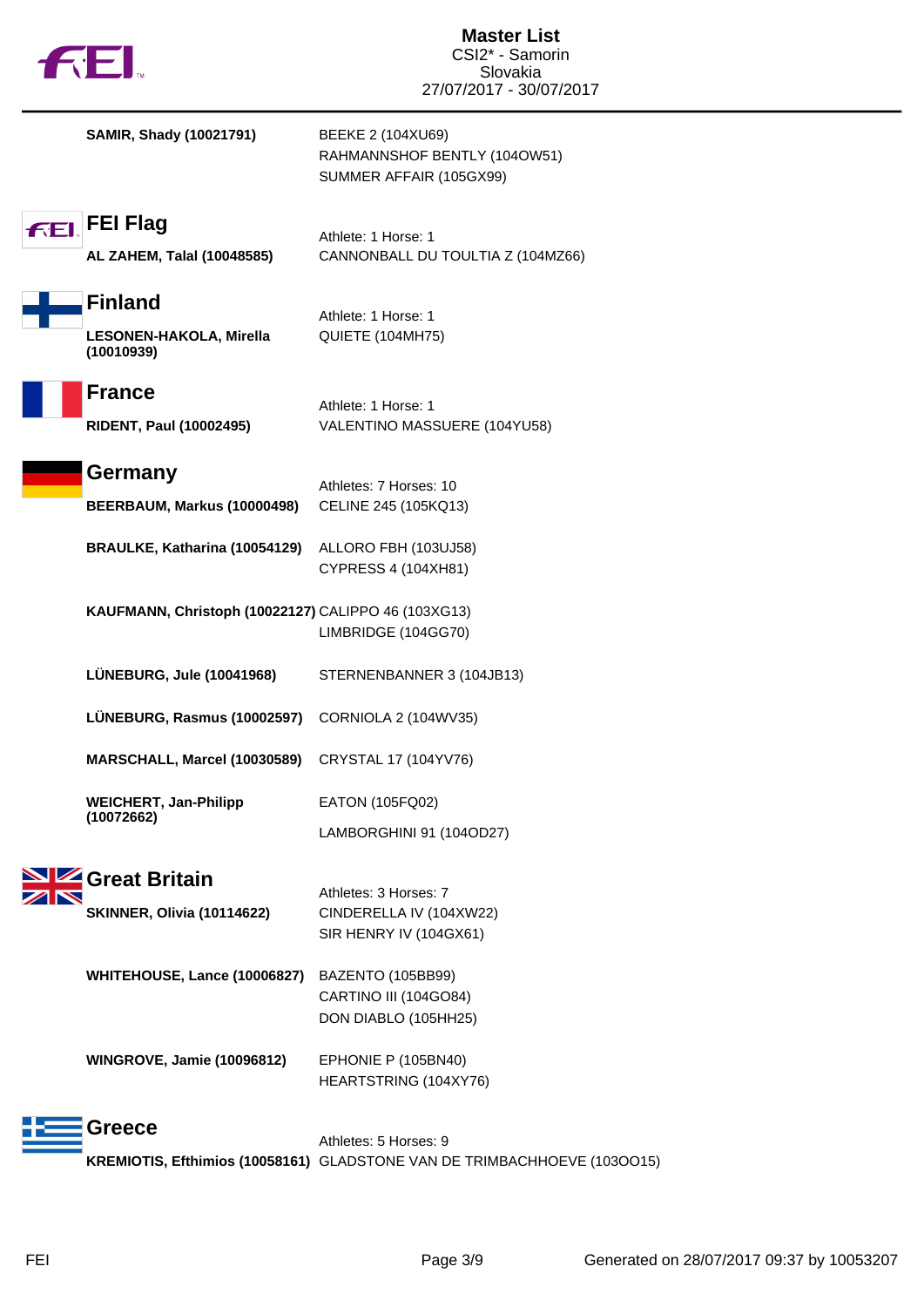

|            |                                                          | PAPATHANASSIOU, Konstantinos QUATUOR DES BORDES (103UP59)             |
|------------|----------------------------------------------------------|-----------------------------------------------------------------------|
|            | - Evangelos (10099016)                                   | SECRET PRINCE (104IT80)                                               |
|            | <b>TSATSOU, Danae (10001041)</b>                         | EIKARLOS B (105KL90)                                                  |
|            | <b>VARDINOGIANNIS, Andreas</b><br>(10083591)             | BALTIK SITTE (104CV30)                                                |
|            |                                                          | INDIANA JONES MAX (104RA95)<br>MERCURY (103DE50)<br>ZJOHN G (102UL76) |
|            | VOGDANOU, Karolina (10020566) ANTRAX (103DY15)           |                                                                       |
|            | <b>Hungary</b>                                           | Athletes: 4 Horses: 8                                                 |
|            | KOVÁCS, Csaba (10080643)                                 | DIAMOND (AUT41064)<br>PIKEUR LUX (102RE46)                            |
|            | KRUCSÓ, Szabolcs (10002892)                              | PAGANINI 165 (104LQ83)<br>VINCENTO 6 (104FZ22)                        |
|            | TÓTH, László (10001975)                                  | CHACCARI Z (104EU81)                                                  |
|            |                                                          | <b>COSSINI (104VD87)</b><br>TOLL FORGO (104GZ50)                      |
|            | <b>WINGRAVE, Jamie (10007602)</b>                        | CHACLANDA (105IJ03)                                                   |
|            | <b>Ireland</b>                                           | Athletes: 2 Horses: 4                                                 |
|            | LENNON, Dermott (10000424)                               | CALGOT HERO (103MD57)<br>ESTORIL (105SD99)                            |
|            | SLOAN-ALLEN, Joanne (10024034) AMIGO CASCADA M (104VS52) | WICKED HOPE (104OL99)                                                 |
| $\bigstar$ | <b>Israel</b><br><b>KREMER, Dan (10040156)</b>           | Athlete: 1 Horse: 1<br>MONTECARLO TS (103DH93)                        |
|            | <b>Italy</b>                                             | Athletes: 15 Horses: 20                                               |
|            | <b>BONANNO, Paolo (10019155)</b>                         | ASIA RS (104QC41)<br>SOCRATE B (105RU45)                              |
|            | <b>BRATOMI, Linda (10006985)</b>                         | GRUPO PROM PRINCE (103LB66)                                           |
|            | CAMPINOTI, Maria Sole (10078232) CANDICO Z (104CH58)     |                                                                       |
|            | CESARETTO, Massimo (10024272) BILLY DE ROUHET (105OD42)  | TOUNDRA DE ROUHET (103YK45)                                           |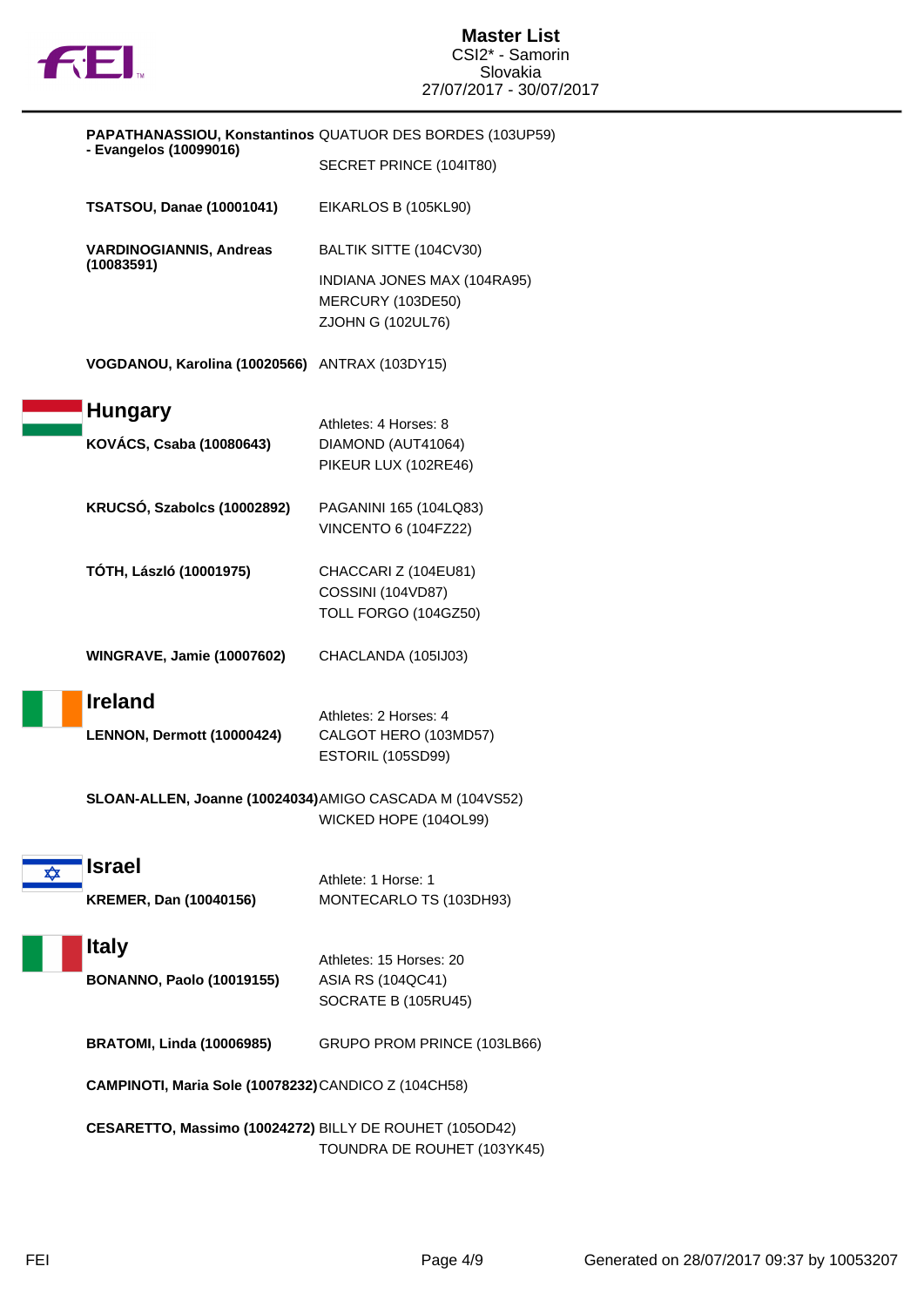

|   | DEL SIGNORE, Michol (10029467) ZINGARA (102WG81)            |                                                                                |
|---|-------------------------------------------------------------|--------------------------------------------------------------------------------|
|   | FAILLA, Giorgia (10056428)                                  | CLIFF DE BRINCO LINDENHOF Z (104MN77)                                          |
|   | GIUNTI, Matteo (10016408)                                   | <b>NENYA (105LY21)</b>                                                         |
|   | GROSSI, Clementina (10032599)                               | BALLANTINE DI VILLAGANA (104IA18)<br><b>ERLUIS (105JC64)</b>                   |
|   | IERACI, Allegra (10097333)                                  | FIGLIA BELLA (105NC87)<br>ISELLE VAN ORSHOF (104OY36)                          |
|   | PAVAN, Carola (10102194)                                    | COME WHAT MAY (103PO65)                                                        |
|   | POLESELLO, Luigi (10071984)                                 | ULTIME DU CLOS (104QC72)                                                       |
|   | SEMINTENDI, Paola (10025487)                                | URBERRY IDYLLIC (104NC17)                                                      |
|   | TRIARICO, Lorenzo (10085279)                                | MASCALZONE SENESE (103YR34)                                                    |
|   | <b>TURTURIELLO, Francesco</b><br>(10001340)                 | HICKSTEAD (105JC02)                                                            |
|   |                                                             | SCARA MOUCHE (103PK12)                                                         |
|   | <b>VIVIANI, Marco (10002141)</b>                            | ZAILA DI VILLAGANA (104RC75)                                                   |
|   | Japan<br><b>ITAKURA, Yuko (10003107)</b>                    | Athletes: 2 Horses: 3<br>CROFT LEGACY (104ZB40)<br>LIBELLE DH (BEL41682)       |
|   | <b>SUGITANI, Taizo (10000445)</b>                           | DAKOTA VDL (104IF09)                                                           |
| ۴ | <b>Mexico</b><br><b>HANK GONZALEZ, Carlos</b><br>(10032316) | Athletes: 2 Horses: 5<br>ACOVARO (103JI98)<br>CHACDO (104NG67)                 |
|   | <b>HANK GUERREIRO, Carlos</b><br>(10093717)                 | BALOU'S CAPTAIN (104YF79)<br>MARKET IRMINKA (103TL77)<br>QUANTADOR 3 (104CU29) |
|   | <b>Netherlands</b>                                          | Athletes: 4 Horses: 5                                                          |
|   | BRUGGINK, Gert Jan (10011429)                               | CASPARO 26 (104EQ80)<br>PRIMEVAL EXTASE (105BT05)                              |
|   | PALS, Johnny (10006499)                                     | VIGNET (NED41483)                                                              |
|   |                                                             |                                                                                |

**SCHOORMANS, Maaike (10084967)**FRANKO DE KALVARIE (105JJ21)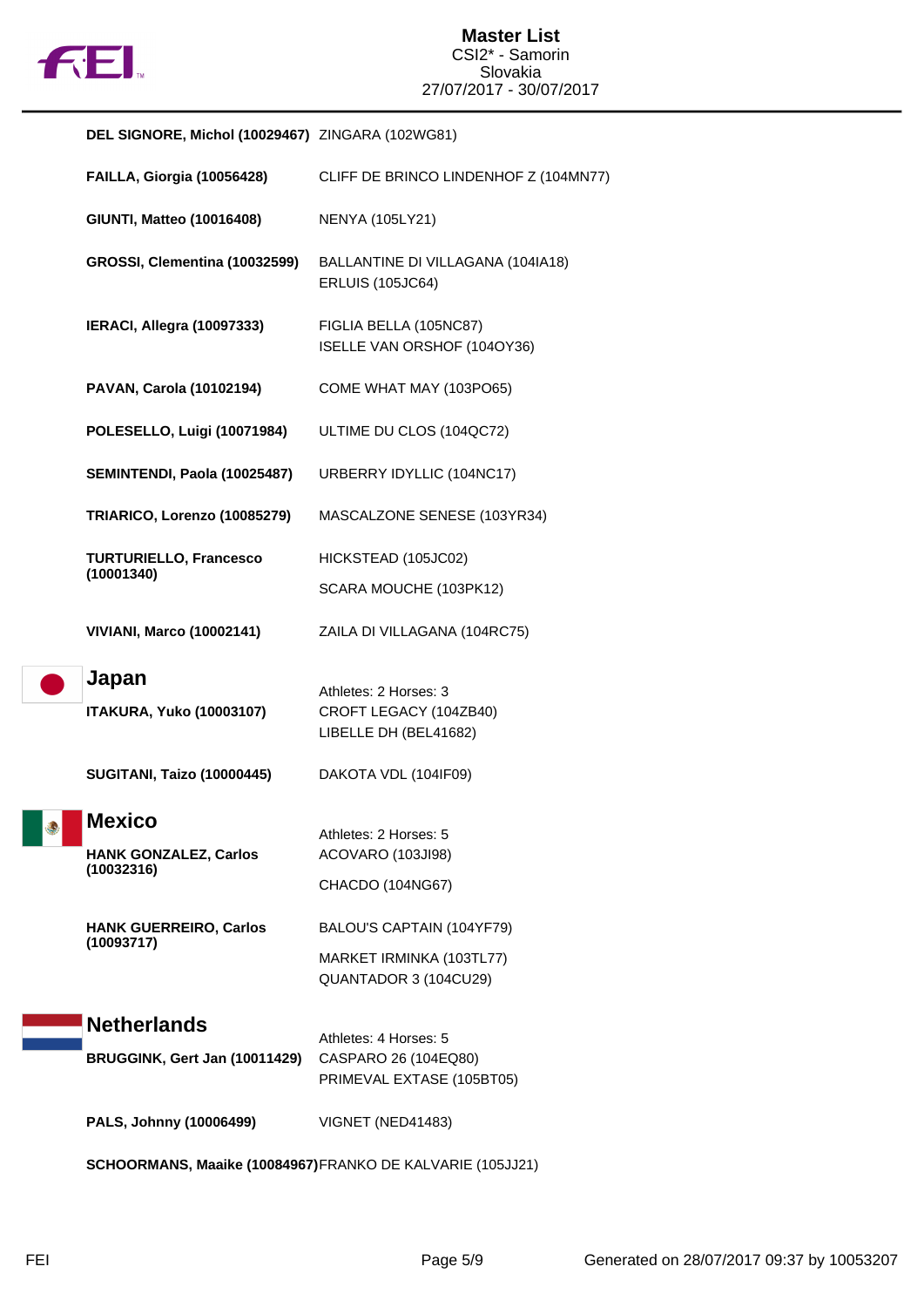

|          | VERHAGEN, Charlotte (10032875) ZIMBA HL (103BK53)                       |                                                                                        |
|----------|-------------------------------------------------------------------------|----------------------------------------------------------------------------------------|
|          | <b>Philippines</b><br><b>LEVISTE, Marie Antoinette S.</b><br>(10000533) | Athlete: 1 Horses: 2<br>LORIBRI (104TI89)<br>MAXIMILLIAN (SWE40897)                    |
|          | <b>Portugal</b><br>PEREIRA COUTINHO, Joao<br>(10058356)                 | Athlete: 1 Horse: 1<br>DHALITA (104SV62)                                               |
|          | Romania<br><b>JAKAB, Aron (10015590)</b>                                | Athletes: 2 Horses: 2<br>ZUMBA (104TB09)                                               |
|          | <b>MLADIN BRADISTEANU,</b><br>Alexandra (10102304)                      | COLANY (104EB74)                                                                       |
|          | <b>Russian Federation</b><br>ABRAMOVICH, Arina (10103188)               | Athletes: 5 Horses: 11<br>ADELAAR VAN HET INNERVELD (103WK82)<br>QUICK STEPP (102MJ74) |
|          | ROTENBERG, Karina (10075233)                                            | CASSCARE (103ZU10)<br>FOR SUCCESS (103LV47)<br>MUSTAX CATOKI'S CANNON (103DA73)        |
|          | <b>SHATUNOVA, Anna (10138608)</b>                                       | FIGHTER 80 (103KQ26)<br><b>SKYPE ME (103WA43)</b>                                      |
|          | <b>SHCHIBRIK, Egor (10109122)</b>                                       | CARLSBERG 10 (104KV84)<br>CHIARA (104KD13)                                             |
|          | <b>TAGIROV, Gleb (10111625)</b>                                         | ADONIS (103WQ45)<br>DIAMANT VAN DE BOSWINNING (104KW48)                                |
| الالاجرى | Saudi Arabia (Kingdom                                                   | Athlete: 1 Horses: 2                                                                   |
|          | of)<br>ABBAR, Abdelkarim (10055903)                                     | PAYSE HEUTIERE (102TY35)<br>ZIEZO (103AD45)                                            |
|          | <b>Slovakia</b>                                                         | Athletes: 11 Horses: 14                                                                |
|          | <b>BULIK, Martin Jun. (10071006)</b>                                    | DIOR DU JOLIBOIS (105FY39)                                                             |
|          | CIBERE, Radovan (10068389)                                              | EVITA (104RD25)<br><b>LYONEL D (104JS05)</b>                                           |
|          | HAVLOVICOVA, Petra (10035635)                                           | JULIA'S DIAMOND PRINCESS (104SH62)                                                     |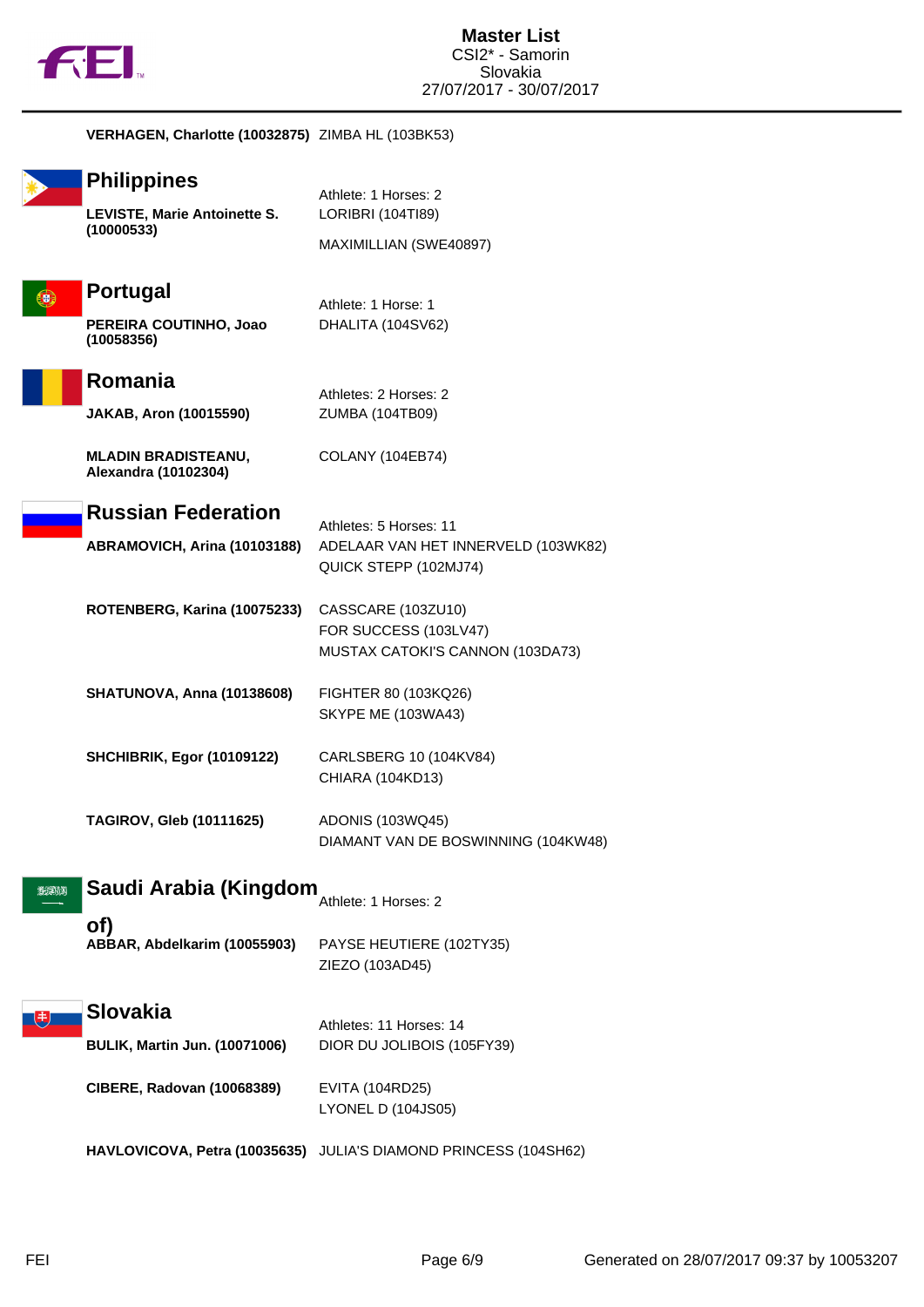

 $\frac{1}{2}$ 

| KALLAYOVA, Sandra (10021186)                                       | BILLIONAIRE (104LY88)                                                                        |
|--------------------------------------------------------------------|----------------------------------------------------------------------------------------------|
| <b>MAJHER, Patrik (10038828)</b>                                   | CLINTAS 3 (104TP16)                                                                          |
| NOSKOVICOVA, Monika<br>(10018896)                                  | BERNADETTE (104MR46)                                                                         |
| <b>SILLO, Radovan (10002578)</b>                                   | DR.MAX THINK TWICE 111 Z (104GJ15)                                                           |
| STANGELOVA, Monika (10002819) CHACELAND (105BF65)                  | EMMERTON (105LA74)                                                                           |
| STANGELOVA, Sara (10085432)                                        | CHACCO BLUE DIAMOND (103ZX33)                                                                |
| <b>TUROCI, Tomas (10094608)</b>                                    | COME ON BERT (104SX55)<br>INTACT K (104YX79)                                                 |
| ZAK, Michal (10031940)                                             | EURO KWIK BOY (104OL39)                                                                      |
| <b>Slovenia</b><br>RIOSSA, Gaj (10074607)                          | Athlete: 1 Horses: 3<br>CARBON 5 (104RP31)<br>CLINTON VII (103VG38)<br>DOLLARBOY L (105JY25) |
| <b>Spain</b><br><b>BARCELO, Paloma (10065122)</b>                  | Athletes: 7 Horses: 11<br>FOR WINNING TR (103RN18)<br><b>TARPAN (102PR61)</b>                |
|                                                                    |                                                                                              |
| DE ZULETA Y ALEJANDRO, Felipe CASCIN (104BE70)<br>María (10092958) |                                                                                              |
| JIMENEZ-CARMONA GONZALEZ, NASA (FRA45675)<br>Paloma (10074800)     | PROVIDENCE 3 (103IM96)<br>SHERIE STAR (103ZC30)                                              |
| <b>LOPEZ DE LA OSA ESCRIBANO,</b><br>Iñigo (10109370)              | DEN HAM BLUE R (104CA70)                                                                     |
| <b>MATEOS RODRIGUEZ, Pedro</b><br>Fernando (10041805)              | APRIAMO Z (104EZ81)                                                                          |
| RIVA GIL, Leticia (10066873)                                       | QAID LOUVIERE (103GC21)<br>ROANNE DE MARS (103FU59)                                          |



Athlete: 1 Horses: 3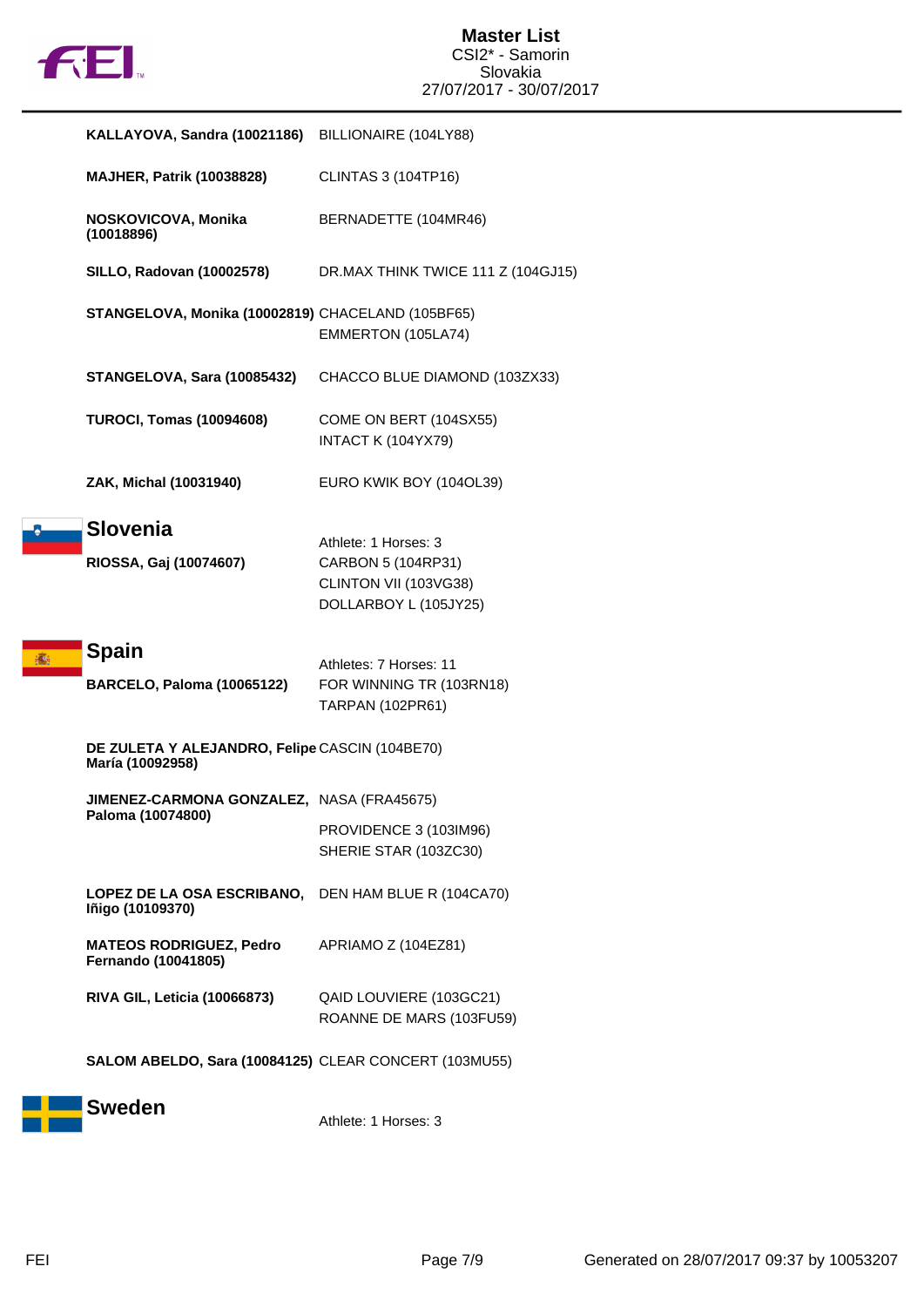| <b>FEI</b>                                                                                    | <b>Master List</b><br>CSI2* - Samorin<br>Slovakia<br>27/07/2017 - 30/07/2017   |
|-----------------------------------------------------------------------------------------------|--------------------------------------------------------------------------------|
| BJÖRKLUND, Viggo (10072689)                                                                   | ABU DHABI GOLD (103WG03)<br>UNCLE BLUE (104QG28)<br><b>VINCERO (103EI34)</b>   |
| <b>Switzerland</b><br><b>KOELLA, Heinz (10001581)</b>                                         | Athletes: 2 Horses: 4<br>COSIMA 224 (103LE92)                                  |
| <b>STRAUB, Georg (10132520)</b>                                                               | CONSTANTIN VM (105AS43)<br>KOBOLD IV (103EE46)<br>QUICKBOY (104YX74)           |
| Turkey<br><b>BASEL, Cagri (10015572)</b>                                                      | Athlete: 1 Horses: 2<br>AQUILA (103GE98)<br>GODFRIED VAN DEN AARD (105GJ31)    |
| <b>Ukraine</b><br>BOIARKO, Kostiantyn (10119008) AISHA (104PZ77)                              | Athletes: 9 Horses: 14<br>CAREDO C (104PT19)<br>ULTIMATE DE KREISKER (104CT54) |
| BUTKEVYCH, Dar'ya (10114645)                                                                  | BOYFRIEND DU SEIGNEUR (103OF52)                                                |
| GRIADOVKIN, Yehor (10136447)                                                                  | AIR NIKE Z (104PZ72)<br>CHEROKEE P.H. (105CB86)                                |
| KIRCHHOFF, Ulrich (10000527)                                                                  | CANCUN 10 (103WC76)<br>FERRERO VAN OVERIS (102VP45)                            |
| KLYMETS, Kateryna (10118890)                                                                  | CHATHAGO (103PJ31)                                                             |
| PILIPENKO, Mykhailo (10080445)                                                                | INFERNAPE VD CAATSHOEVE (105AU35)                                              |
| PRODAN, Oleksandr (10077714)                                                                  | OREO (104PZ28)<br>VIRTOUSE (105AU20)                                           |
| SZENTIRMAI, Ferenc (10009124)                                                                 | JETSET 111 (104IL74)                                                           |
| YERSHOVA, Anastasiia (10097165) CORTADO II (104JD37)                                          |                                                                                |
| <b>United Arab Emirates</b><br>AL HAJRI, Maitha Moh'd Suwaikat ALASKA (102YQ72)<br>(10099552) | Athletes: 9 Horses: 13                                                         |
| AL KUMEITI, Mohammed<br>(10000467)                                                            | NEWTON ABBOT (104GK64)                                                         |
| AL MARRI, Abdullah Mohd<br>(10033795)                                                         | AMAREUSA S (102WU87)                                                           |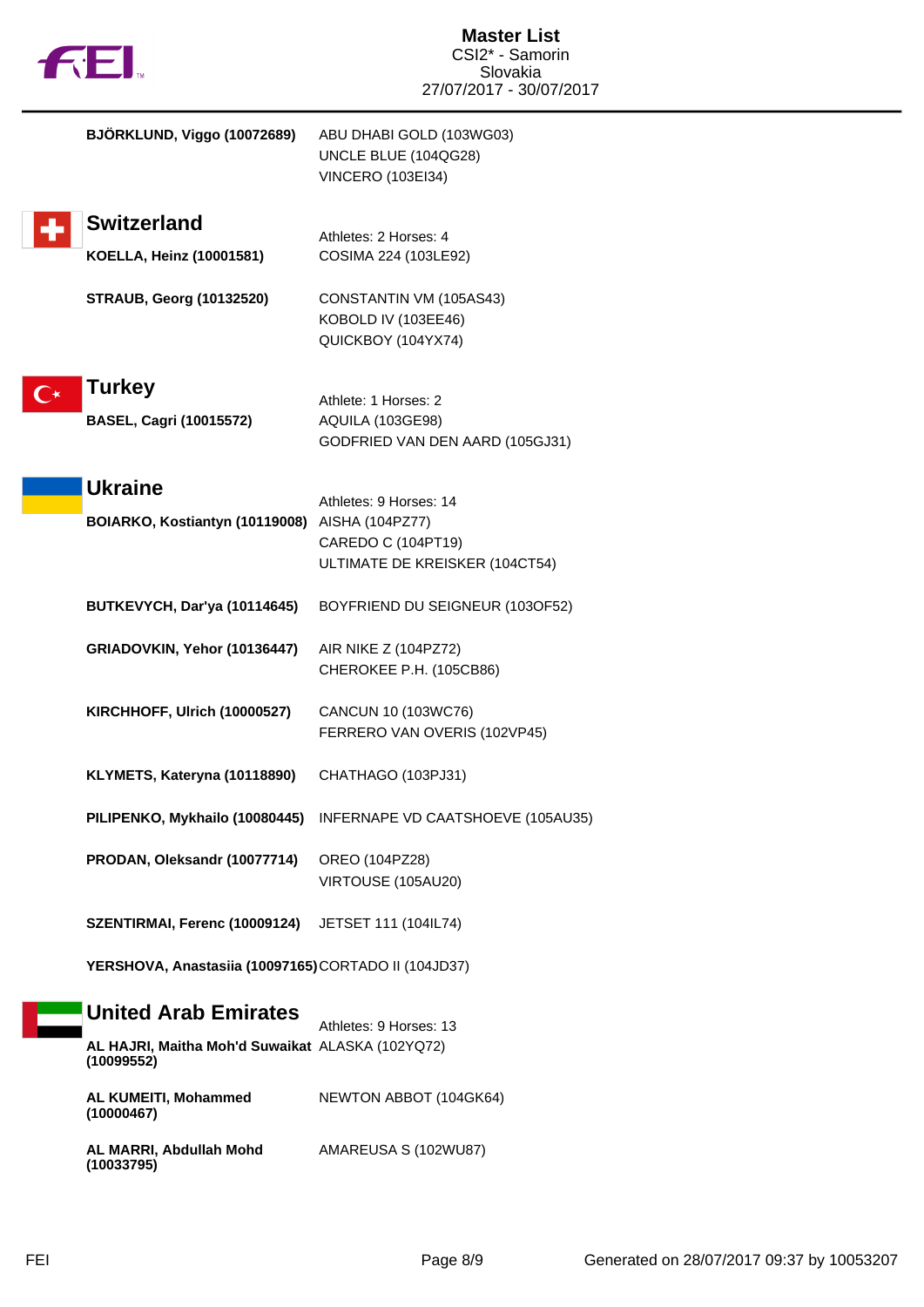

| AL MUHAIRI, Abdullah Humaid<br>(10000468)        | CHA CHA CHA 7 (103JI21)                                          |
|--------------------------------------------------|------------------------------------------------------------------|
| AL OWAIS, Mohammed Ahmed                         | BELCANTO Z (103VN90)                                             |
| (10040940)                                       | TSUNAMI DE HUS (104DM45)<br>UTO KERVEC (104LB07)                 |
| ALI AHLI, Arif Ahmed Jassim<br>(10000775)        | ELISE (104PQ06)                                                  |
| <b>BIN HAMOODA, Ali (10098795)</b>               | CHIN CHIENO FBH (103RB03)<br>KINGSTON FBH (104OC37)              |
| FALAKNAZ, Ahmed (10033796)                       | JOY DI AREZZO (105AQ18)                                          |
| TARYAM, Nadia Abdul Aziz                         | ALCANTRA (104HF15)                                               |
| (10059639)                                       | CORTADO (104NN60)                                                |
| <b>United States of</b>                          | Athletes: 7 Horses: 12                                           |
| America<br>DE MARTINI, Leah (10079561)           | ROMANE DU THEIL (103DU70)                                        |
| DOFORT, Brieanne (10144119)                      | CUJO 7 (103UN72)<br>EAGLE EYE VDP (105JA42)                      |
| <b>MC CREA, Christine (10000977)</b>             | JARCOBOND VAN DEN OUDE EIK (104RT85)<br><b>JASMIJN (105GQ51)</b> |
| <b>PORTER, Lucas (10078930)</b>                  | C HUNTER (103RV82)<br>CASSINA 64 (105EL17)                       |
| <b>PORTER, Wilton (10041052)</b>                 | E CLINTON (104GT97)                                              |
| <b>REID, Chloe (10079598)</b>                    | SANTAUER (105LO33)                                               |
| SAPERSTEIN, Stefanie (10043931) EMPIRE (104WN17) |                                                                  |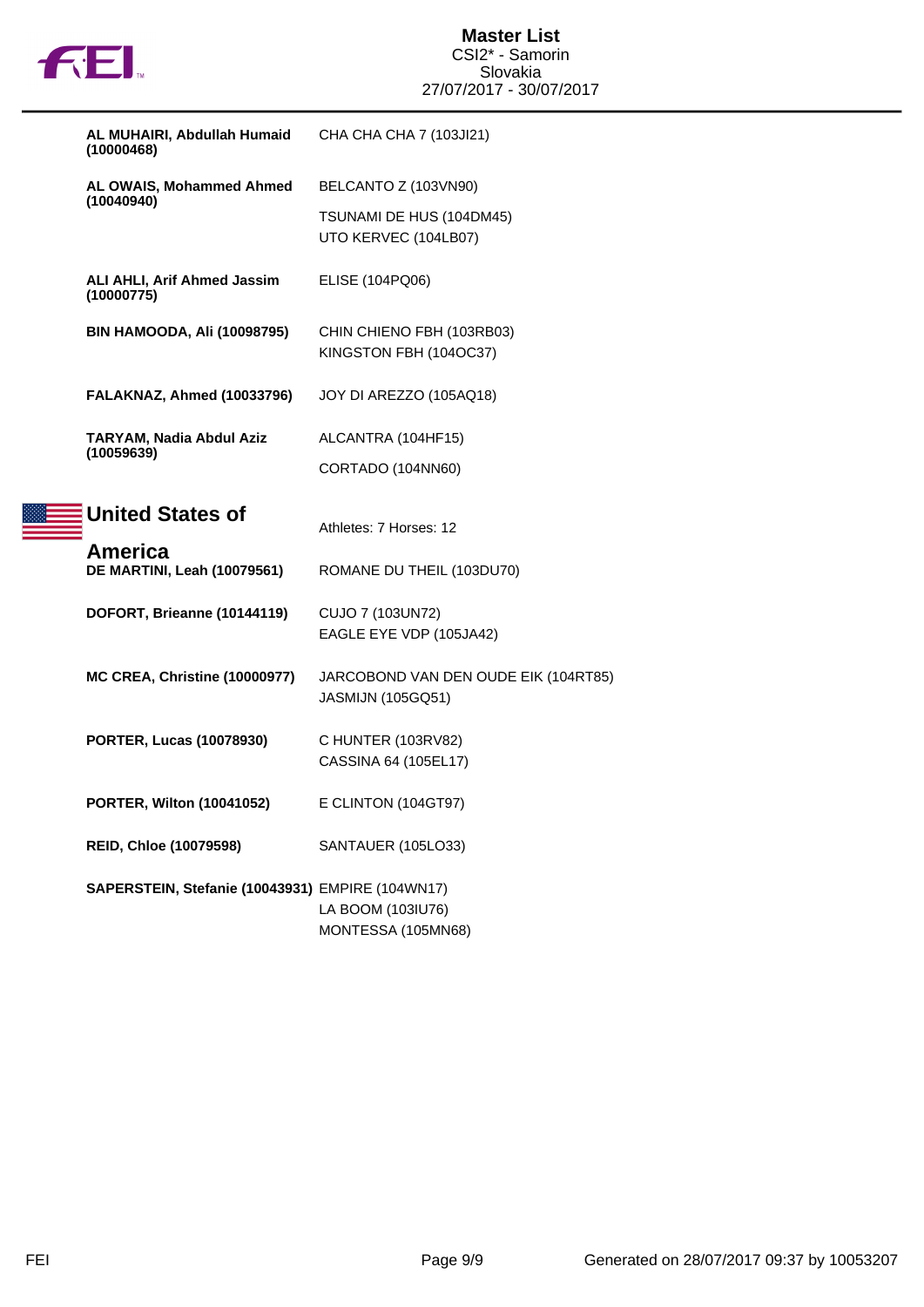|  |  | N |
|--|--|---|
|  |  |   |

|                                                     |                                                               |                                                                                     | Countries: 24 |  |
|-----------------------------------------------------|---------------------------------------------------------------|-------------------------------------------------------------------------------------|---------------|--|
| <b>Australia</b><br><b>SCOTT, Hilary (10034338)</b> |                                                               | Athlete: 1 Horses: 2<br>MR RIGHT (105MG76)<br>OAKS CLOVELLY (105FV99)               |               |  |
|                                                     | <b>Austria</b>                                                |                                                                                     |               |  |
|                                                     | BAUER, Anton Martin (10000761)                                | Athletes: 4 Horses: 6<br>LA CAPA R (105MZ31)                                        |               |  |
|                                                     | BISTAN, Stefanie (10020611)                                   | DOUMONT (105QS81)<br>NECOFINO (105PR76)                                             |               |  |
|                                                     | <b>DOMAINGO, Aline (10039185)</b>                             | WELLINGTON GRANDORIE (105MX39)                                                      |               |  |
|                                                     | RHOMBERG, Christian (10032400) CHACCOLINA (105IU75)           | <b>DER IS ET (105CL02)</b>                                                          |               |  |
| $\overline{C}$                                      | Azerbaijan                                                    |                                                                                     |               |  |
|                                                     | RAHIMOV, Jamal (10006429)                                     | Athlete: 1 Horses: 2<br>ESTA LOCA VAN SCHUTTERSHOF (105LQ81)<br>FLORIS TN (104XW88) |               |  |
|                                                     | <b>Belgium</b>                                                |                                                                                     |               |  |
|                                                     | DAIGNEUX-LANGE, Fabienne<br>(10009757)                        | Athletes: 4 Horses: 6<br>FRINGANT DU CALVAIRE (105JC26)                             |               |  |
|                                                     |                                                               | STAKKACHIC Z (105LQ79)                                                              |               |  |
|                                                     | <b>HENDRICKX, Dominique</b><br>(10001133)                     | KASPER VAN HET LELIEHOF (105BJ07)                                                   |               |  |
|                                                     | <b>VORSSELMANS, Annelies</b>                                  | CHAVANTELE Z (104YB90)                                                              |               |  |
|                                                     | (10009679)                                                    | FIRST LADY G (105LH73)                                                              |               |  |
|                                                     | WITTEBOON, Talissa (10025391)                                 | SCORPIO DE LA VIE Z (105MG05)                                                       |               |  |
|                                                     | <b>Brazil</b><br><b>ABREU BERNARDES, Flavio</b><br>(10001318) | Athlete: 1 Horse: 1<br>SPARROW (104XQ19)                                            |               |  |
|                                                     | Canada                                                        |                                                                                     |               |  |
|                                                     | PRATT, Chris (10008875)                                       | Athlete: 1 Horse: 1<br>KALINKA DE KALVARIE (105MN72)                                |               |  |
|                                                     | <b>Czech Republic</b>                                         | Athlete: 1 Horses: 2                                                                |               |  |
|                                                     | ZELINKOVA, Zuzana (10007626)                                  | HARCO - N (105NM36)<br>LINT (105DS65)                                               |               |  |
|                                                     | Egypt                                                         | Athlete: 1 Horses: 2                                                                |               |  |

Athletes: 62 Horses: 88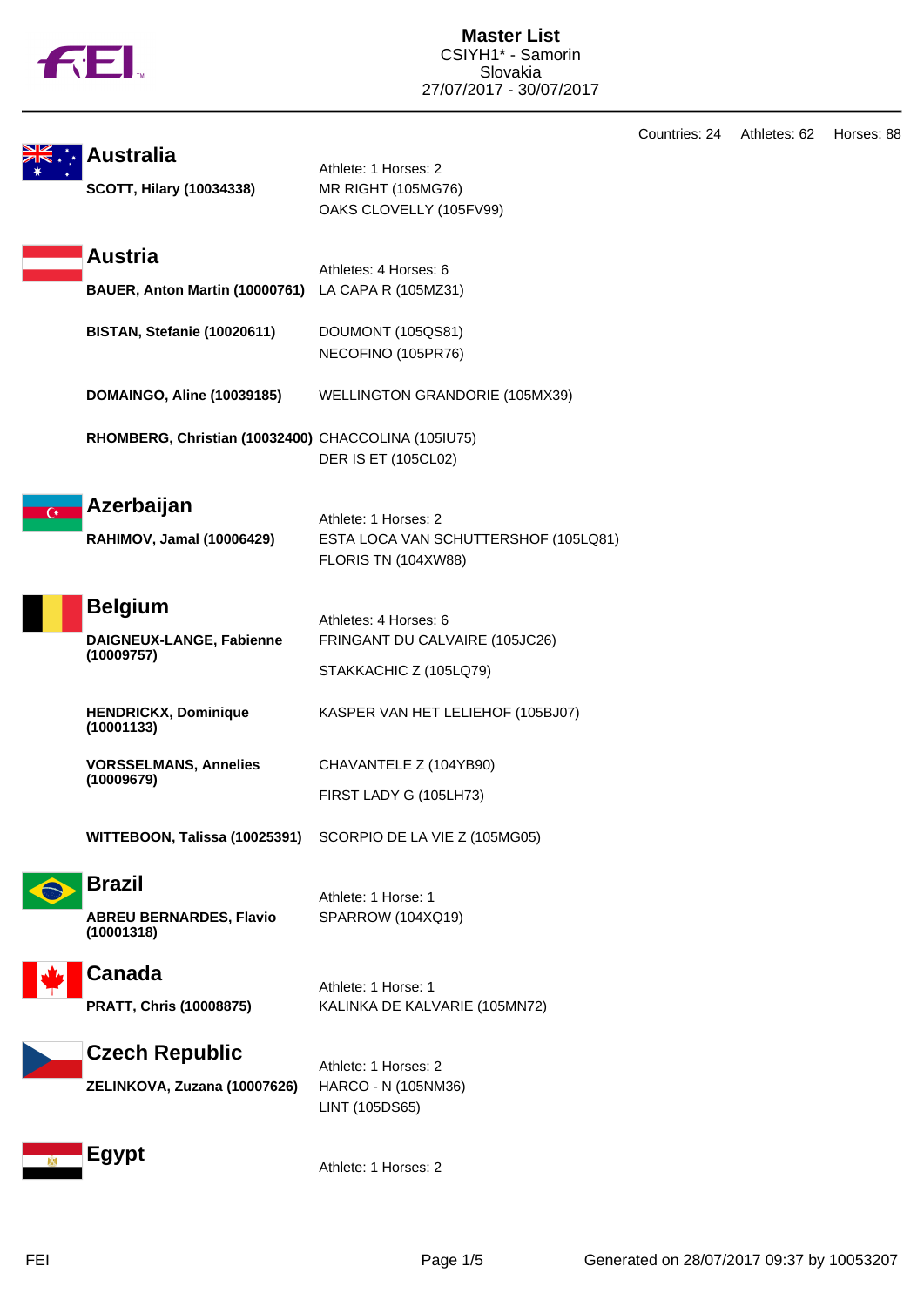|  | M |
|--|---|
|  |   |

|   | EL DAHAN, Sameh (10021793)                                                              | WKD AIMEZ MOI (104PY20)<br>WKD SPICE (105AM63)                                                  |
|---|-----------------------------------------------------------------------------------------|-------------------------------------------------------------------------------------------------|
|   | <b>Finland</b><br>LESONEN-HAKOLA, Mirella<br>(10010939)                                 | Athlete: 1 Horse: 1<br>GAVARNI (105HF82)                                                        |
|   | Germany<br>BEERBAUM, Markus (10000498)                                                  | Athletes: 7 Horses: 9<br>CARLITO'S WAY 6 (105IS74)                                              |
|   | KAUFMANN, Christoph (10022127) CASTAWAY 4 (105PY13)                                     |                                                                                                 |
|   | <b>KOHNKE, Alessa (10000612)</b>                                                        | HERMINE 102 (105SA61)                                                                           |
|   | LILL, Maximilian (10034268)                                                             | GAMORA O (104WM00)                                                                              |
|   | LÜNEBURG, Rasmus (10002597)                                                             | CALLE BLOMQUIST 5 (105NN97)<br><b>JAKINO (105FJ23)</b>                                          |
|   | <b>SPREHE, Jörne (10001766)</b>                                                         | <b>HOT EASY (105RF10)</b><br>SALVATORE 29 (105RV12)                                             |
|   | <b>STEINER, Franz Jun. (10026514)</b>                                                   | MY LADY 177 (105NO58)                                                                           |
|   | <b>Z</b> Great Britain<br>DISTEFANO, Giorgia (10107646)<br>WHITEHOUSE, Lance (10006827) | Athletes: 2 Horses: 2<br>DINCKY TOY Z (105MN52)<br>WHITESPARKE PEPPER (105LV58)                 |
|   | Greece<br>KREMIOTIS, Efthimios (10058161) FANCY BOY (105GZ98)                           | Athlete: 1 Horse: 1                                                                             |
|   | <b>Hungary</b><br><b>HORVÁTH, Balázs (10000814)</b>                                     | Athletes: 3 Horses: 5<br>LAGUILOT Z (105RP29)<br>PM CHACCERA (104XV68)<br>PM QUINTERA (105RL35) |
|   | HUGYECZ, Mariann (10002161)                                                             | CARTHARGOS (104PS85)                                                                            |
|   | <b>WINGRAVE, Jamie (10007602)</b>                                                       | CASINO GOLD (104QH21)                                                                           |
| ✿ | <b>Israel</b><br><b>KREMER, Dan (10040156)</b>                                          | Athlete: 1 Horses: 2<br>E-CONTEFINO-A.C. (105RN41)<br>FEMME FATAL (105OC54)                     |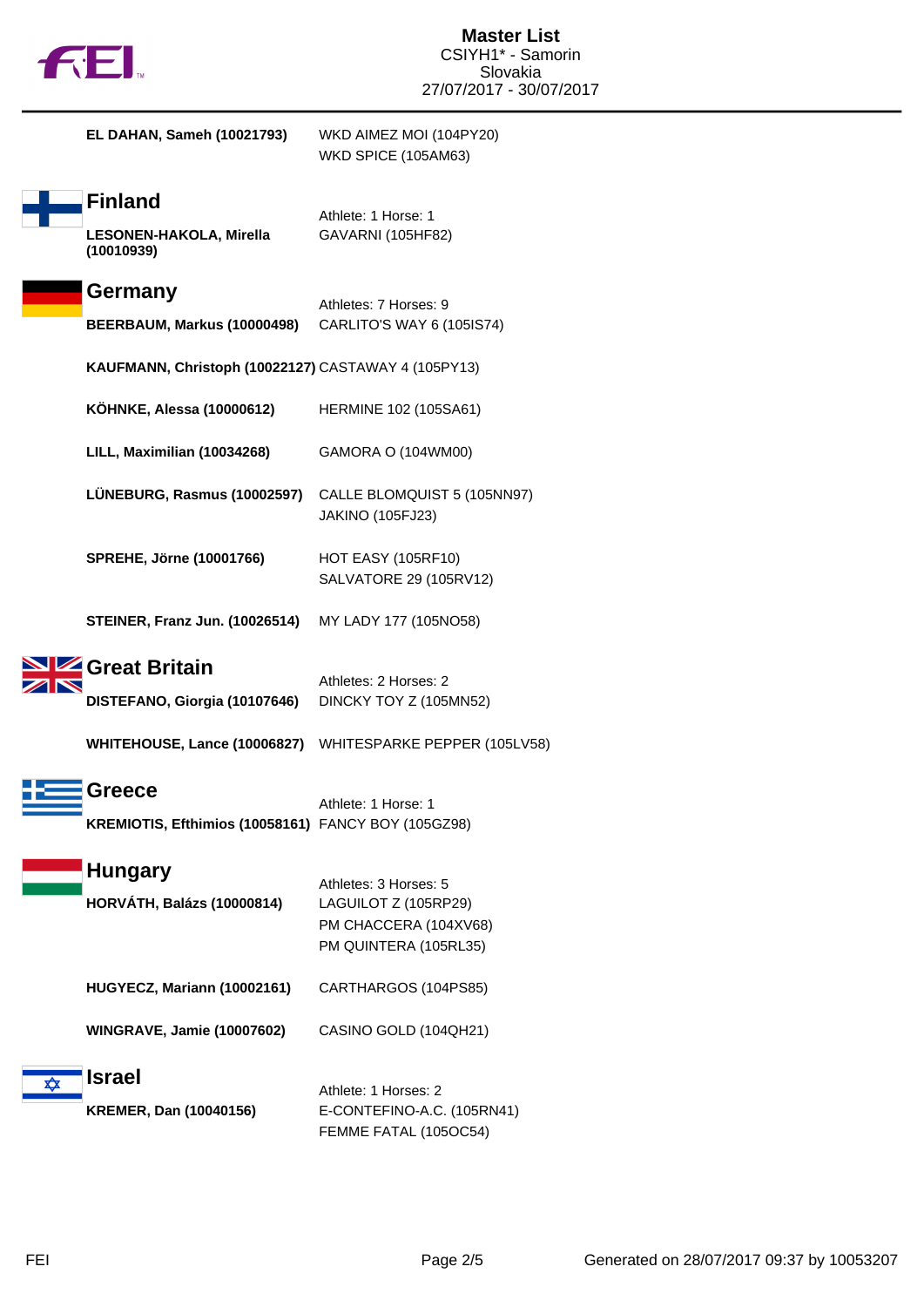

|  | <b>Italy</b>                                                                | Athletes: 8 Horses: 12                                                        |
|--|-----------------------------------------------------------------------------|-------------------------------------------------------------------------------|
|  | <b>BONANNO, Paolo (10019155)</b>                                            | <b>HUMOR (105RY51)</b>                                                        |
|  | <b>BRATOMI, Linda (10006985)</b>                                            | <b>GINVINO (105NJ78)</b><br>LAURENTINA 5 (105NC88)                            |
|  | <b>CORDI, Alessia (10090916)</b>                                            | KIRA DEL MARIGNANO (104XJ15)                                                  |
|  | FAILLA, Giorgia (10056428)                                                  | CHOCOLETTA (105FT73)                                                          |
|  | <b>GIUNTI, Matteo (10016408)</b>                                            | BACCARAT FONTAINE (105CJ90)<br>CANTO DEL SILENZIO (105KI77)<br>GIJS (105DO17) |
|  | <b>SUTER, Barbara (10016419)</b>                                            | <b>AURORA (105DI30)</b><br>LADY GRANNUS (105ST14)                             |
|  | <b>TURTURIELLO, Francesco</b><br>(10001340)                                 | FOREST HILL (105FN77)                                                         |
|  | <b>VIVIANI, Marco (10002141)</b>                                            | MOSER VAN 'T VERAHOF (105NP35)                                                |
|  | Japan<br><b>SUGITANI, Taizo (10000445)</b>                                  | Athlete: 1 Horse: 1<br>KOBLENZ-W VAN'T MERELSNEST (105GH58)                   |
|  | <b>Netherlands</b><br>VERHAGEN, Charlotte (10032875) GILANA MARIA (105JO23) | Athlete: 1 Horse: 1                                                           |
|  | Slovakia<br><b>BORBASOVA, Laura (10136366)</b>                              | Athletes: 10 Horses: 14<br>SALANA (105MT94)                                   |
|  | <b>BULIK, Martin Jun. (10071006)</b>                                        | ARCHIEBALD (105PJ78)                                                          |
|  | CHUDYBA, Bronislav (10018887)                                               | GIJANTA (105JV12)                                                             |
|  | <b>CIBERE, Radovan (10068389)</b>                                           | ELEGANCE (105NL28)                                                            |
|  | HAVLOVICOVA, Petra (10035635)                                               | CANNERO SK Z (105PD92)                                                        |
|  | KALLAYOVA, Sandra (10021186)                                                | CAPTAIN S PLEASURE (105PJ79)<br>LOKI (105FY42)                                |
|  | NOSKOVICOVA, Monika<br>(10018896)                                           | CASTELANO (105ND32)                                                           |
|  | <b>STANGEL, Marian (10002159)</b>                                           | <b>CASSELO (105CB12)</b>                                                      |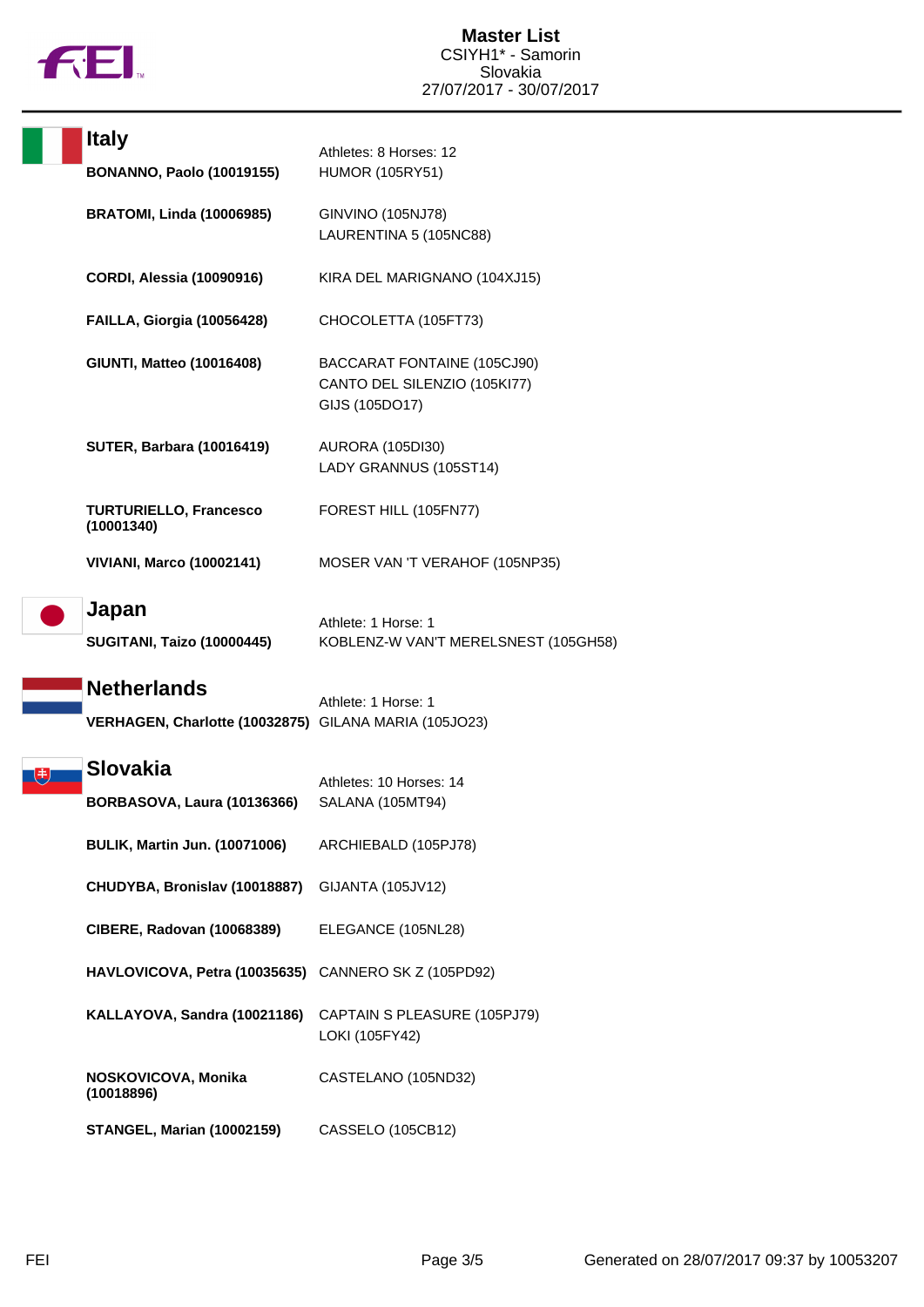

|   | STANGELOVA, Monika (10002819) IBERA (105RS77)                         | MOZAIK VD BISSCHOP (105LV13)                                                             |
|---|-----------------------------------------------------------------------|------------------------------------------------------------------------------------------|
|   | ZAK, Michal (10031940)                                                | ERISTOS DE L HERIBUS (105JA86)<br>FIGURANTA (104XB22)<br>HALIFAX (105MC29)               |
|   | <b>Slovenia</b><br>RIOSSA, Gaj (10074607)                             | Athlete: 1 Horse: 1<br>GRANNUSCHKA (105SU72)                                             |
| 麻 | <b>Spain</b><br><b>LOPEZ DE LA OSA ESCRIBANO,</b><br>Iñigo (10109370) | Athletes: 2 Horses: 2<br>GESA (105DL81)                                                  |
|   | VERDU VIDAL, Otti (10105281)                                          | PRINCESSE DE V (105DI36)                                                                 |
|   | Thailand<br>KARUNAYADHAJ, Janakabhorn<br>(10078115)                   | Athlete: 1 Horse: 1<br>STILL HERE (105QW16)                                              |
|   | <b>Ukraine</b>                                                        | Athletes: 6 Horses: 10<br>BOIARKO, Kostiantyn (10119008) BALISTO ZOETENDAELE Z (104Y180) |
|   | KIRCHHOFF, Ulrich (10000527)                                          | CASTELLO D (104ZB27)<br>FANATIQUE (105CW22)                                              |
|   | PILIPENKO, Mykhailo (10080445)                                        | LOTUS VD HEFFINCK (105CG50)<br>PORUCHIK RZHEVSKY (105QZ42)<br>UNDERCOVER Z (104PT18)     |
|   | PRODAN, Oleksandr (10077714)                                          | CRYSTAL SKY (105QZ88)<br>KETAN PKZ (105QZ87)                                             |
|   | SZENTIRMAI, Ferenc (10009124)                                         | LUNIKO (104RZ39)                                                                         |
|   |                                                                       | YERSHOVA, Anastasiia (10097165) MARLON VD HEFFINCK (105LK25)                             |
|   | <b>United Arab Emirates</b><br>AL MARRI, Abdullah Mohd<br>(10033795)  | Athletes: 2 Horses: 3<br>BAYNOUNAH FBH (105AO24)<br>LOREANA 337 (105AN60)                |
|   | <b>ALI AHLI, Arif Ahmed Jassim</b><br>(10000775)<br>$\blacksquare$    | CAID DU MARAIS (105RI23)                                                                 |

Athlete: 1 Horse: 1